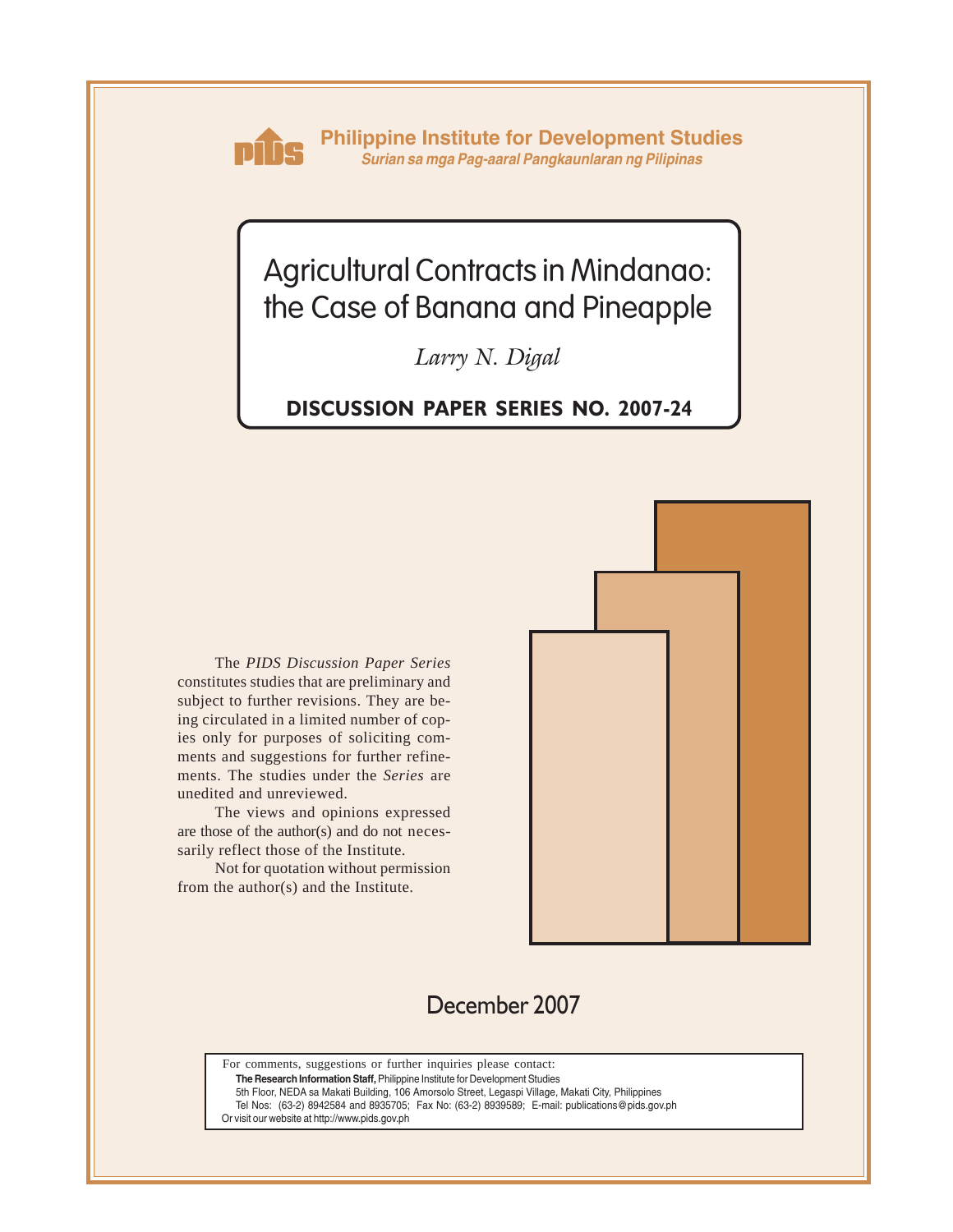## **CONTRACTUAL ARRANGEMENTS IN AGRICULTURE (MINDANAO)**

Larry N. Digal School of Management University of the Philippines in Mindanao

**PHILIPPINE INSTITUTE FOR DEVELOPMENT STUDIES**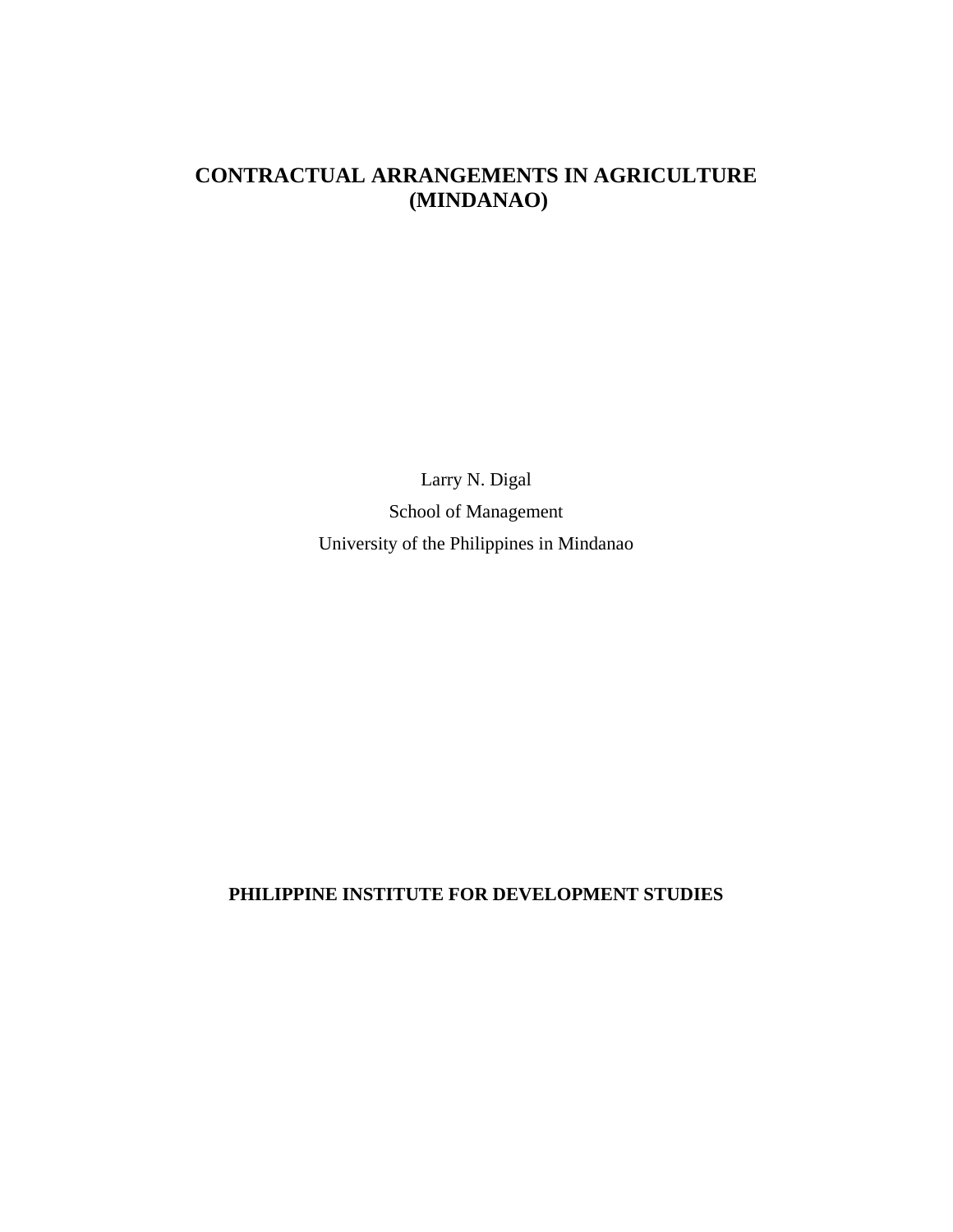#### **Abstract**

Contract growing has been defined as an agreement between farmers and processing and/or marketing firms under forward agreements, usually at predetermined prices for the production and supply of agricultural products (Eaton and Shepherd 2001). As such, it offers a solution to a number of production and marketing problems that lead to low farm productivity and profitability. These problems plague the agricultural sector and contribute to the high poverty incidence in the rural sector particularly in many areas in Mindanao. On the other hand, Mindanao, being groomed as the country's food basket, shows an example on how contract growing can address various marketing and production problems in the farm sector. This is demonstrated in industries that serve as the lifeblood of Mindanao's economy for many years such as banana and pineapple. Production of these commodities including asparagus, corn, and poultry was pioneered mainly by multinationals and large agribusiness firms in the island-region.

While the market and technological factors largely affect the viability of the contract growing scheme of a particular commodity, there are other factors that are equally important in determining its performance. These include the infrastructure conditions, peace and order, credit accessibility, and government policies that affect the industry as a whole such as the implementation of the Comprehensive Agrarian Reform Program (CARP) and trade liberalization policies. Thus, aside from the economic and technological conditions, the policy environment affecting both demand supply conditions plays an important role in examining the impact of contract growing scheme in Mindanao's agricultural development.

While contract growing scheme offers a way to enhance competitiveness of Mindanao's agricultural sector by increasing production efficiency, accelerating technology transfer, improving quality, and linking small farms to large markets, there are a number of fundamental issues that arise from this scheme. These are the issues of equity and sustainability.

This study aims to understand the nature of contract farming in Mindanao, identify problem areas and opportunities and analyze its implications to Mindanao's agricultural sector particularly in terms of efficiency, equity and sustainability. Agricultural contracts in banana and pineapple were analyzed using the principal-agent framework. The structure conduct performance (SCP) model was used to incorporate the analysis of external factors affecting the contract or the project such as demand and supply conditions as well as government policies. Primary data were gathered through structured interviews with key informants such as farmers or growers, contractors and relevant government agencies, and nongovernment organizations. These primary data focused mainly on the contracts of bananas and pineapple. Secondary data were also generated primarily through literature reviews. In addition, information on external conditions affecting the performance of agricultural contracts such as government policies and socio-economic factors were gathered.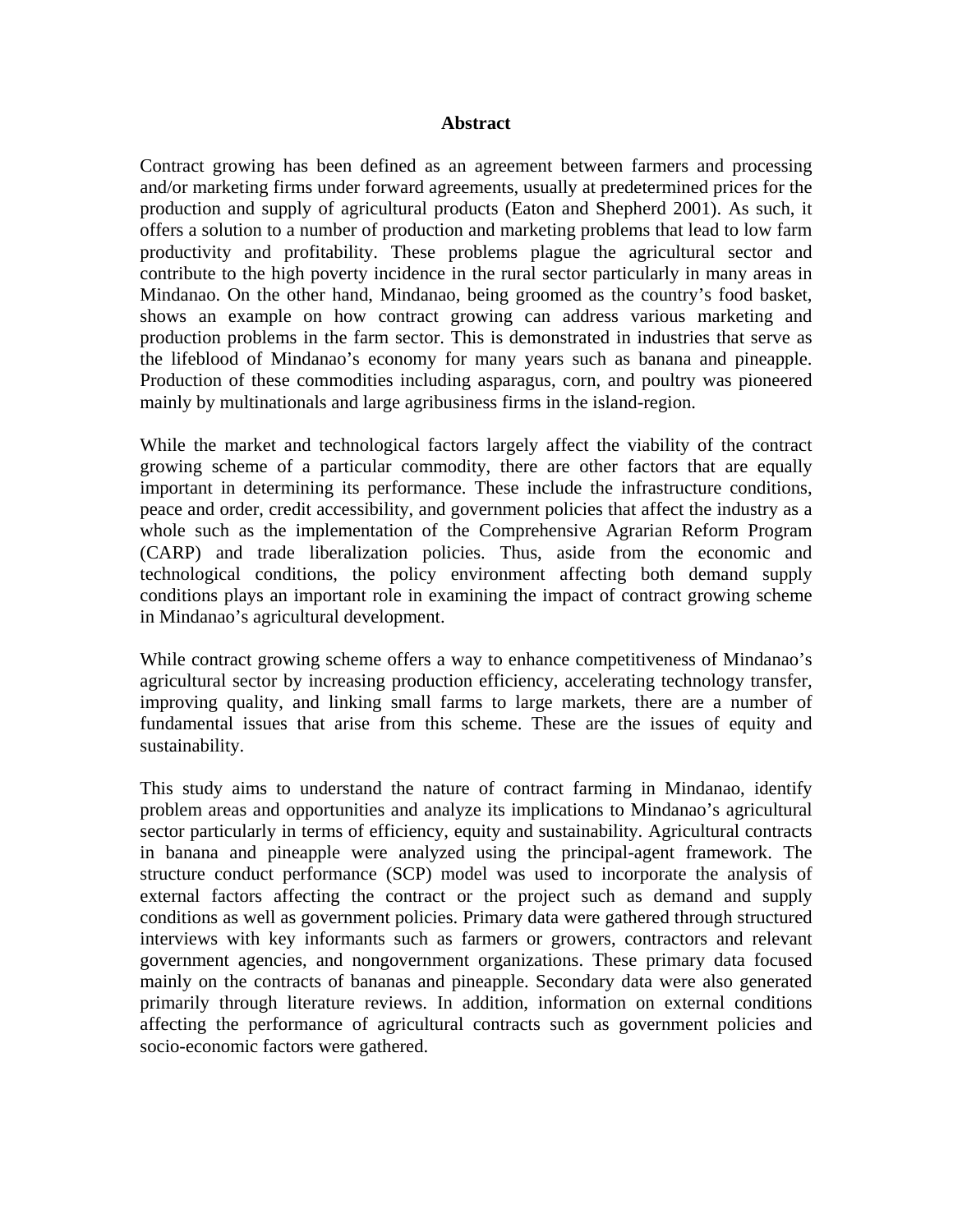Keywords:

Agricultural contracts (banana and pineapple), production, contract growing, marketing, contractual arrangements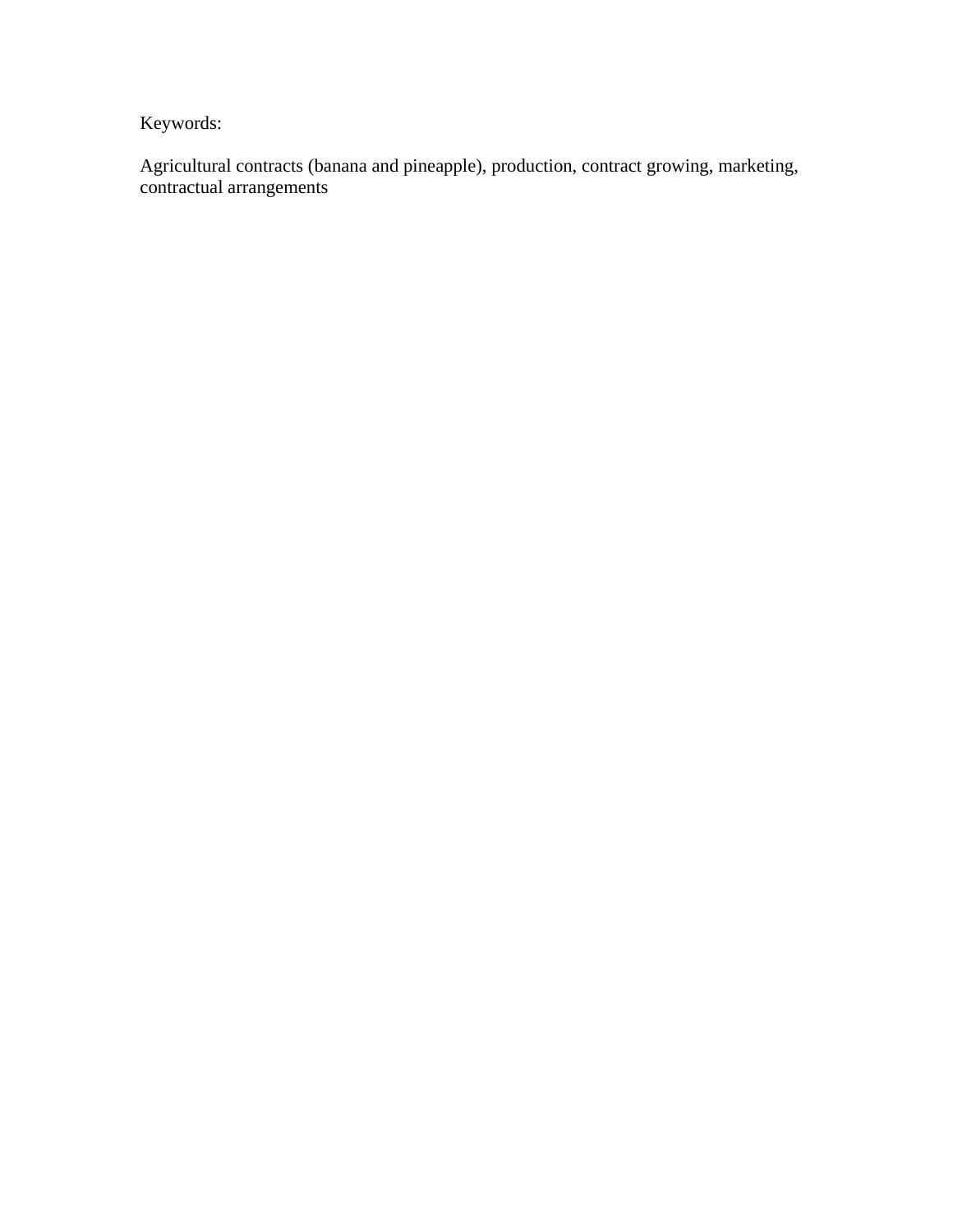### **1.0 INTRODUCTION**

Contract growing has been defined as an agreement between farmers and processing and/or marketing firms under forward agreements, usually at predetermined prices for the production and supply of agricultural products (Eaton and Shepherd 2001). As such, it offers a solution to a number of production and marketing problems that lead to low farm productivity and profitability. These problems plague the agricultural sector in the country today and contribute to the high poverty incidence in the rural sector particularly in many areas in Mindanao. Eighteen of the twenty-five most deprived provinces in the country are in Mindanao and mostly in conflict and Muslim dominated areas.

On the other hand, Mindanao, being groomed as the country's food basket, shows an example on how contract growing can address various marketing and production problems in the farm sector. This is demonstrated in industries that serve as the lifeblood of Mindanao's economy for many years: banana and pineapple. Production of these commodities including asparagus, corn and poultry was pioneered mainly by multinationals and large agribusiness firms in the island-region.

While the market and technological factors largely affect the viability of the contract growing scheme of a particular commodity, there are other factors that are equally important in determining its performance. These include the infrastructure conditions, peace and order, credit accessibility and government policies that affect the industry as a whole such as the implementation of the Comprehensive Agrarian Reform Program (CARP) and trade liberalization policies. Thus, aside from the economic and technological conditions, the policy environment affecting both demand supply conditions plays an important role in examining the impact of contract growing scheme in Mindanao's agricultural development.

For example, banana and orchard farms in Mindanao were affected by the implementation of CARP policy on commercial farms (DAR AO No. 9). The uncertainty brought about by land reform constrained expansion programs of commercial farms. It also aggravated the problem of credit accessibility since agricultural land under CARP is not accepted by banks as collateral (Adriano, 2000). On the other hand, trade liberalization policies exert pressure on the farm sector to modernize in order to compete in the world market.

These policies reinforce the importance of promoting contract growing schemes which may help achieve competitiveness either through lower cost or higher quality or both. Through contract growing scheme, the contractor is not only able to control quality but also minimize risk and hence, increase contractor's capability to expand and increase volume in order to attain economies of scale. These are certainly demonstrated in export-oriented industries in Mindanao such as banana, pineapple and asparagus produced by large multi-national companies such as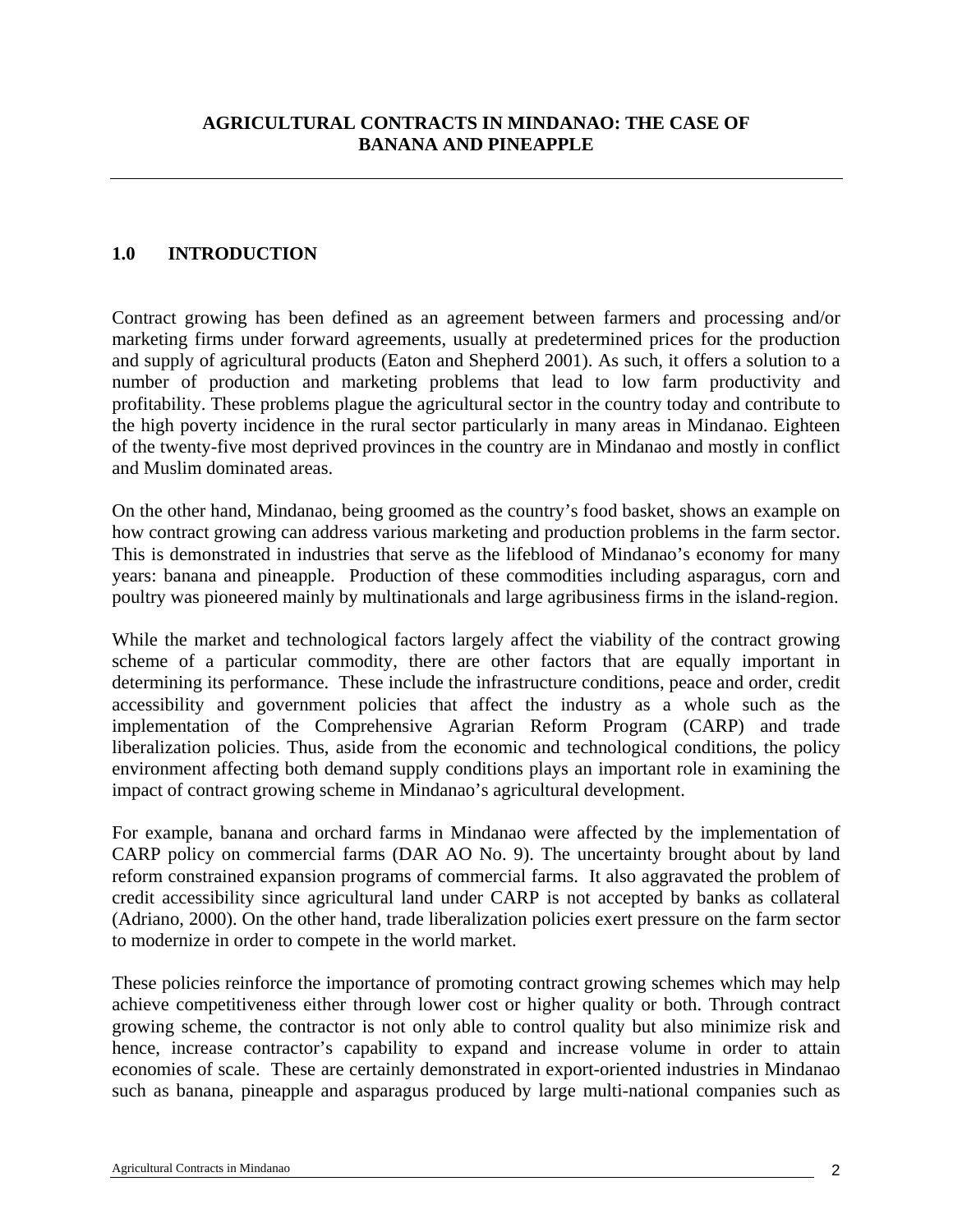Dole Philippines and Del Monte, Inc. With their link to the export market, these companies are largely driven by the suitability of production conditions in Mindanao such as the availability of rich soil, even rainfall throughout the year, typhoon free and good weather conditions to maintain quality and volume. For these large companies, infrastructure facilities and shipping constraints are not as important relative to the small farmers. In shipping for example, these large multinational companies have their own chartered vessels and do not run into transshipment/cabotage problems which increase the cost of shipping. Thus, while there are common policy issues affecting large and small farms, a significant difference exists on the nature of the issues affecting both.

Moreover, the issues affecting contract growing may vary across products as demand and supply conditions differ in respective industries. The type of market outlet whether domestic or foreign, affects the nature of contract growing. Strong demand for quality products or stiff competition in the export market affects the nature of production arrangements. These are clearly demonstrated in the case of banana and pineapple as opposed to commodities such as vegetables produced for local consumption. In Mindanao, bangus or milkfish producers who currently cater to the local market, are now beginning to develop contract growing schemes to control quality and achieve volume required by the export market.

While contract growing scheme offers a way to enhance competitiveness of Mindanao's agricultural sector by increasing production efficiency, accelerating technology transfer, improving quality and linking small farms to large markets, there are a number of fundamental issues that arise from this scheme such as equity and sustainability. Hence, there is a need to evaluate various contract growing schemes that are currently applied in Mindanao in order to glean insights into how these impact the agribusiness sector. By gaining insights into the elements or factors that explain the success or failure of contract growing, appropriate programs can be designed to maximize its potential in enhancing production efficiency and profitability particularly in linking small farms to contractors, processors and exporters. By understanding the current developments in this area, appropriate measures can also be implemented to promote equity and sustainability in the agricultural sector of Mindanao.

This paper seeks to examine the nature of contract farming in the island region, identify problem areas and opportunities and analyze its implications to Mindanao's agricultural sector particularly in terms of efficiency, and equity. It is structured as follows. The framework used to analyze agricultural contracts in terms of efficiency and equity particularly in the case of banana, and pineapple is discussed in section 2.0. The empirical framework is covered in section 3.0. Analysis of contracts in banana and pineapple industries is discussed in sections 4.0 and 5.0 respectively. Key findings and issues are presented in section 6.0. Finally, the paper ends with concluding comments in section 7.0.

### **2.0 ANALYTICAL FRAMEWORK**

This section presents the analytical framework used to examine contractual arrangements and their implications on efficiency and equity.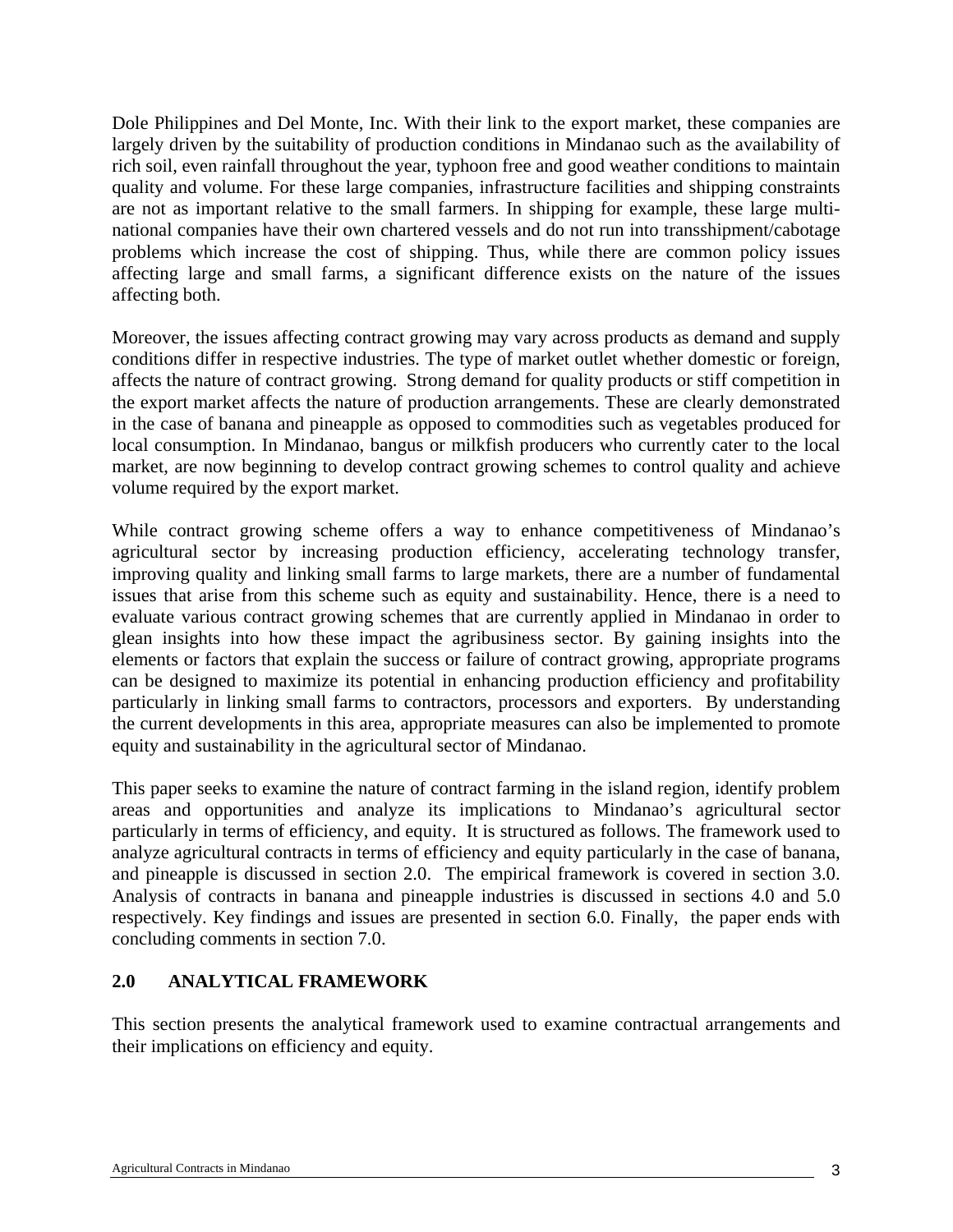In what follows, the contract farming framework by Eaton (1998) is presented which outlines the various aspects considered in contract growing. The benefits and costs in contractual arrangements for the grower and the contractor are also discussed. It should be noted that this model merely outlines the relevant factors in contract growing and does not provide an economic framework that allows analysis on the implications particularly on equity and efficiency. Thus, the structure conduct performance (SCP) framework is presented in section 2.2 and integrated with Eaton's model to include analysis of external factors or those factors outside or external to contract growing project. To address the underlying issues in contractual arrangements and provide a microeconomic framework in the analysis of contract growing, a principal agent model is presented in section 2.3. Finally, considering the fact that commodities being examined such as bananas, and pineapples are differentiated and branded and produced by multinational or large domestic firms, a possibility exists that these firms may exercise market power in the input and output markets. This issue of market power is tackled in section 2.4.

#### **2.1 Contract Growing and Vertical Integration**

A guide on contract farming was developed by Charles Eaton and Andew Shepherd (2001) published by the Food and Agriculture Organization (FAO). This guide includes a framework in contract growing which outlines the various components of the contract and the factors that affect it (Figure 1). It outlines the external factors that include the market, the physical and social environments, infrastructure facilities, and government policies among others. It also indicates that the contract is a dynamic process. As such, it is necessary to monitor and evaluate the gaps so that adjustments, improvements and innovations can be made. In this framework, the intensity of contractual arrangements depends on the complexity and the extent of the agreements in the areas of marketing, production inputs and management particularly in terms of production methods, cultivation and harvesting specifications.



Source: Eaton 1998 **Figure 1. Contract Growing Framework**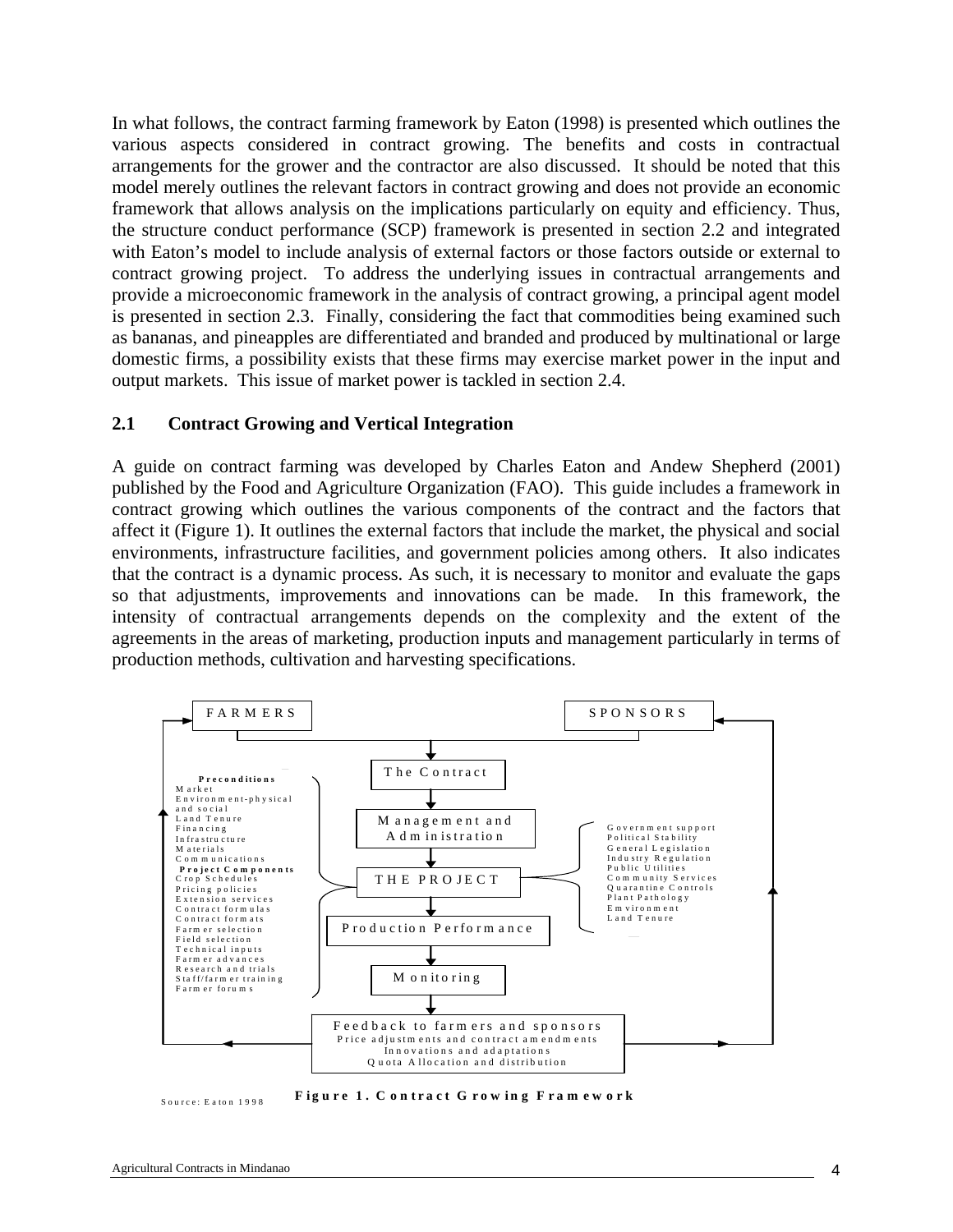According to the guide, there are various benefits and costs or problems involved in contractual arrangements as gleaned from the various case studies done in many countries (Eaton and Shepherd 2001). These are presented in Table 1 including the benefits and the costs of vertical integration (Carlton and Perloff 1994).

It can be observed that contractual arrangements and vertical integration are similar in many aspects particularly with regards to the motives of contractors and firms that vertically integrate. Firstly, as what can be extrapolated from the benefits and costs outlined in Table 1, contractual arrangements and vertical integration are being pursued either to reduce costs, minimize uncertainty or eliminate externalities. Secondly, contractors and vertically integrated firms may exercise market power. The latter like some contract growers are large firms dominating the industry and their products are differentiated and branded. For example, the contractors in the commodities covered in this study are multinationals (Dole and Del Monte for banana and pineapple) and large domestic firms (San Miguel Foods/Purefoods Inc., RFM, United Robina Corporation, Vitarich, JAKA for poultry). These firms operate in concentrated industries where few firms dominate the industry. Thirdly, there are contractors that are also vertically integrated firms like the case of Del Monte where they produce pineapples through leaseback arrangement and export these under their Del Monte brand. Vitarich Corporation processes their dressed chicken and operate a number of retail outlets for their poultry products under the Vitarich brand name.

On the other hand, there are also a number of differences between contractual arrangements and vertical integration. One fundamental difference is that contractual arrangements to some extent, uses open market transactions particularly when it comes to choosing the growers or in renewing contracts whereas vertically integrated firms do not. In addition, because markets are not tapped, vertically integrated firms do not bargain with suppliers in the case of backward integrated firms and with buyers in the case of forward integrated firms.

Identifying the costs and benefits in contractual arrangements and vertical integration and comparing contractors and vertically integrated firms provide insights into the underlying factors affecting contract arrangements. However, before these are explored in the principal-agent framework, the structure conduct performance framework and its function in analyzing contractual arrangements are first discussed.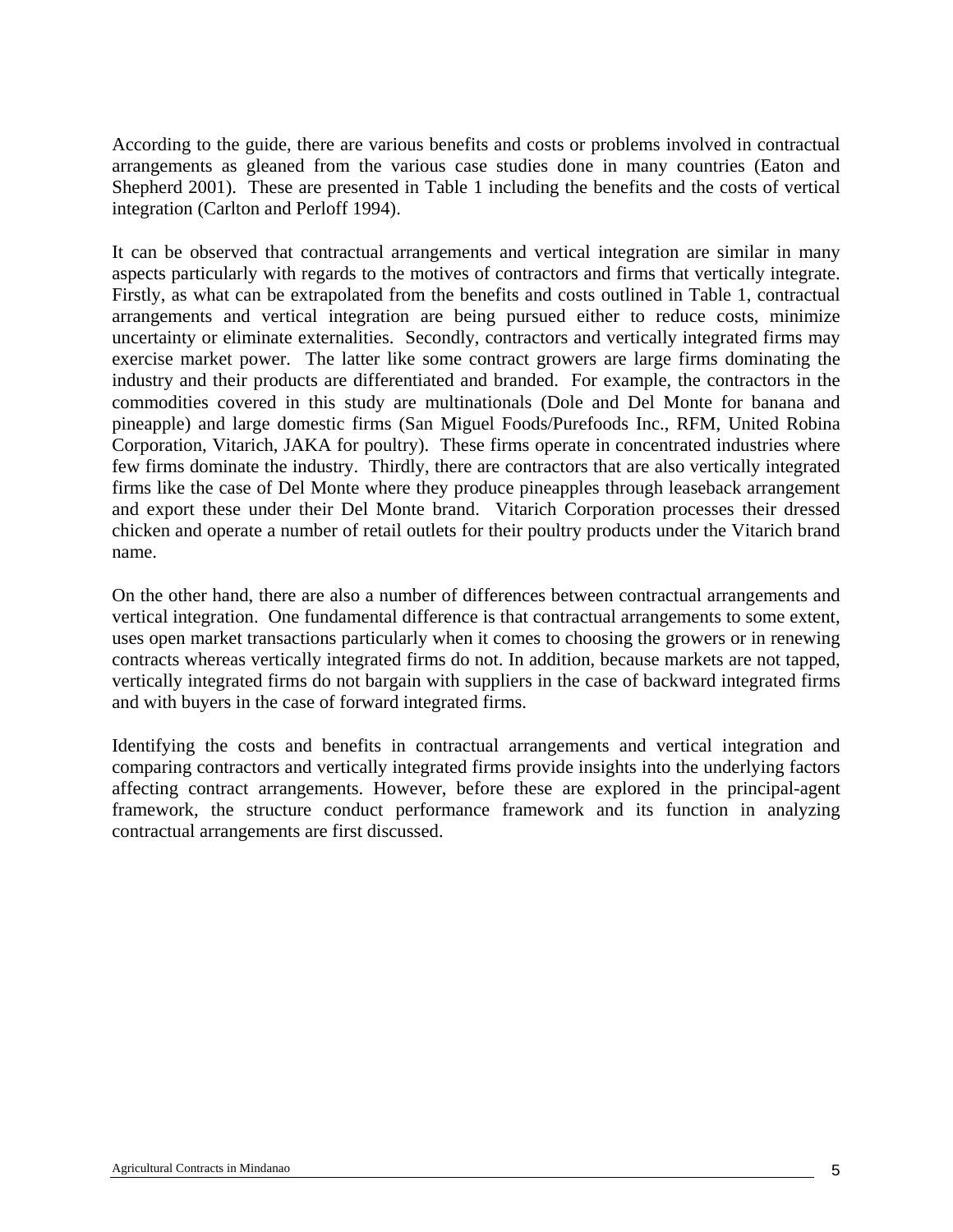| <b>PLAYERS</b>                            | <b>BENEFITS</b>                                                                                                                                                                                                                                                                                                                                                                                               | <b>COSTS/PROBLEMS</b>                                                                                                                                                                                                                                                                                                                                                                                                                                      |  |  |
|-------------------------------------------|---------------------------------------------------------------------------------------------------------------------------------------------------------------------------------------------------------------------------------------------------------------------------------------------------------------------------------------------------------------------------------------------------------------|------------------------------------------------------------------------------------------------------------------------------------------------------------------------------------------------------------------------------------------------------------------------------------------------------------------------------------------------------------------------------------------------------------------------------------------------------------|--|--|
| <b>GROWER</b>                             | production<br>$\bullet$ Inputs<br>and<br>provided<br>assistance<br>by                                                                                                                                                                                                                                                                                                                                         | • Risks of market and production<br>failures                                                                                                                                                                                                                                                                                                                                                                                                               |  |  |
|                                           | contractors<br>•Credit availability<br>•New technology<br>and<br>skills                                                                                                                                                                                                                                                                                                                                       | •Subject to quota manipulation<br>particularly when there are<br>management and marketing                                                                                                                                                                                                                                                                                                                                                                  |  |  |
|                                           | learned<br>•Reduce price risks as prices are<br>often pre-determined<br>•Open up new markets                                                                                                                                                                                                                                                                                                                  | problems<br>•Contractors exploit monopoly<br>position<br>•Corrupt staff of contractors                                                                                                                                                                                                                                                                                                                                                                     |  |  |
| <b>CONTRACTOR</b>                         | .Contract farming with small<br>is<br>politically<br>farmers<br>acceptable<br>•Overcome land constraints<br>•Production is more reliable<br>compared to purchasing in<br>open markets<br>risk<br>by<br>$\bullet$ Less<br>being<br>not<br>responsible for production<br>consistent<br>$\bullet$ More<br>quality<br>compared to open market<br>purchases                                                        | •Lack of security of tenure of<br>contracted<br>farmers<br>constraining availability of<br>production area<br>·Social and cultural constraints<br>application<br>limit<br>οt<br>prescribed technology<br>•Management problems<br>and<br>lack of consultation lead to<br>farmer discontentment<br>•Reduction in production level<br>due to growers selling to<br>other buyers<br>•Diversion of inputs to other<br>reducing<br>purposes<br>production levels |  |  |
| <b>VERTICAL</b><br><b>INTEGRATED FIRM</b> | •Lower transaction costs such<br>as those of buying from or<br>selling to other firms<br>•Steady supply of inputs<br>•Reduce delivery problems<br>•Correct market failures due to<br>externality<br>• Avoid government restrictions,<br>and regulations such as price<br>controls, profit restrictions<br>and taxes on profits<br>•Increase<br>and<br>create<br>monopolistic power<br>•Eliminate market power | •Costs of supplying its own<br>production<br>inputs<br><sub>or</sub><br>marketing its own product<br>may exceed the benefits of<br>depending on competitive<br>markets<br>•Difficulty<br>of<br>and<br>costs<br>firm<br>managing<br>larger<br>$\mathbf{a}$<br>increase<br>•May have large legal fees in<br>the case of merging with<br>another firm                                                                                                         |  |  |

**Table 1. Benefits and Costs in Contractual Arrangements and Vertical Integration** 

Source: Eaton and Shepherd (2001) and Carlton and Perloff (1994)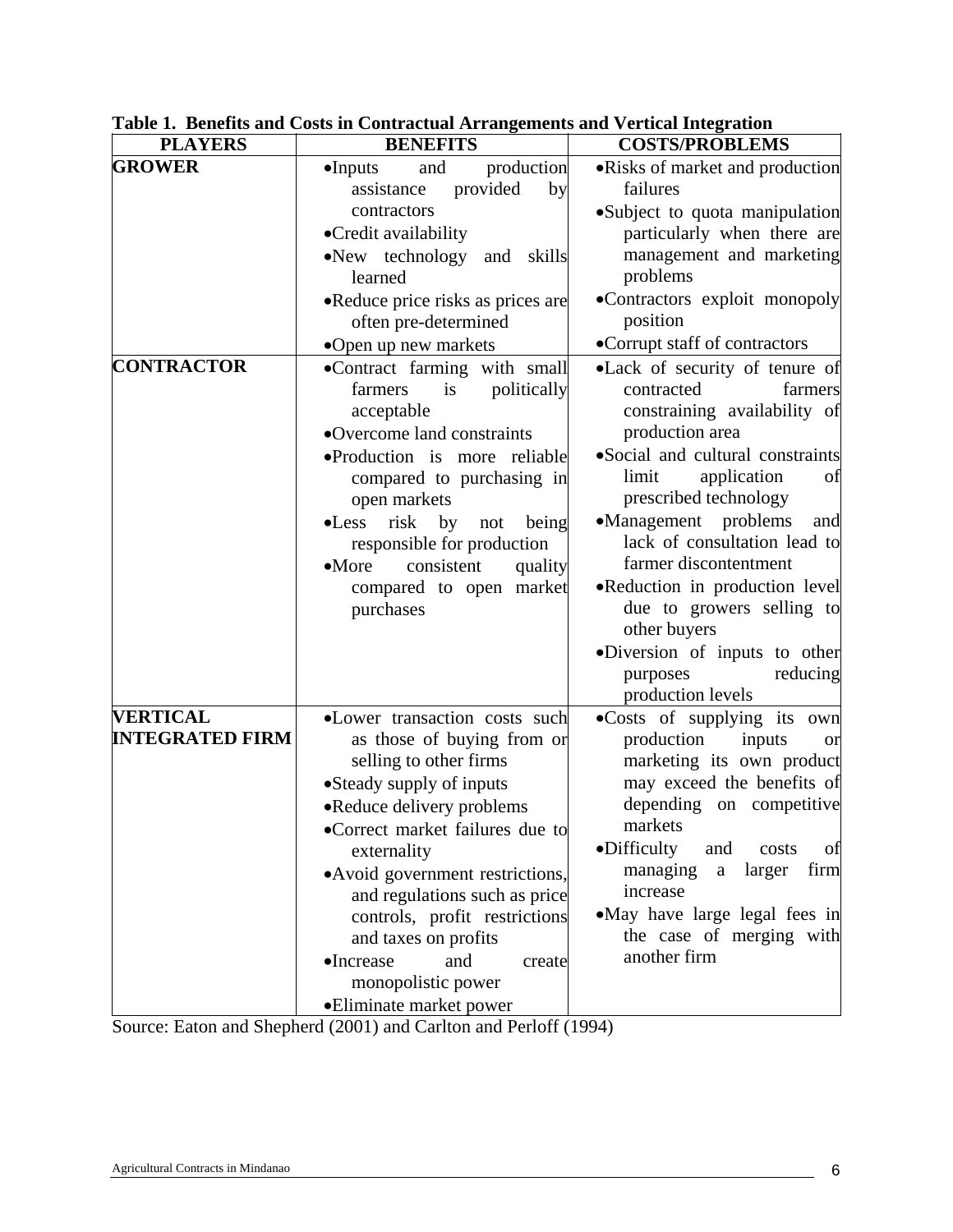#### **2.2 Structure Conduct Performance Framework**

The Structure-Conduct-Performance or SCP is discussed here in order to provide an economic framework within the context of the contract growing framework of Eaton (1998). The SCP approach was pioneered by Bain (1951) as a response to a gap in the application of case studies developed by Mason in the 1930s. These cases were found to be costly to prepare and limited in terms of their applications in other industries (Scherer 1980). On the other hand, the SCP approach adopts the concept that the organization and structure of markets determine conduct of industry and thereby indirectly affecting market performance (Figure 2). Within this framework, the testable hypothesis is that average profit in concentrated markets is higher than in less concentrated markets. To test this hypothesis, profits are regressed against a concentration variable (assumed to be exogenous) along with other demand and supply variables using crosssection data. A positive relationship between profits and concentration is interpreted as evidence of market power (Bresnahan 1989). The advantage of this approach is that it captures important structural parameters across industries and hence provides insights into identifying sources of market power. However, the concentration variable may be endogenous such that higher profits may not be due to market power, but to lower costs as concentrated markets imply larger firms which may be more efficient. Moreover, when markets are contestable, few firms may behave competitively because of threat to entry.



**F ig u re 2 . S tru ctu re C o n d u ct P erfo rm a n ce F ra m ew o rk** 

 $S$  ource:  $S$  cherer and  $R$  oss  $(1990)$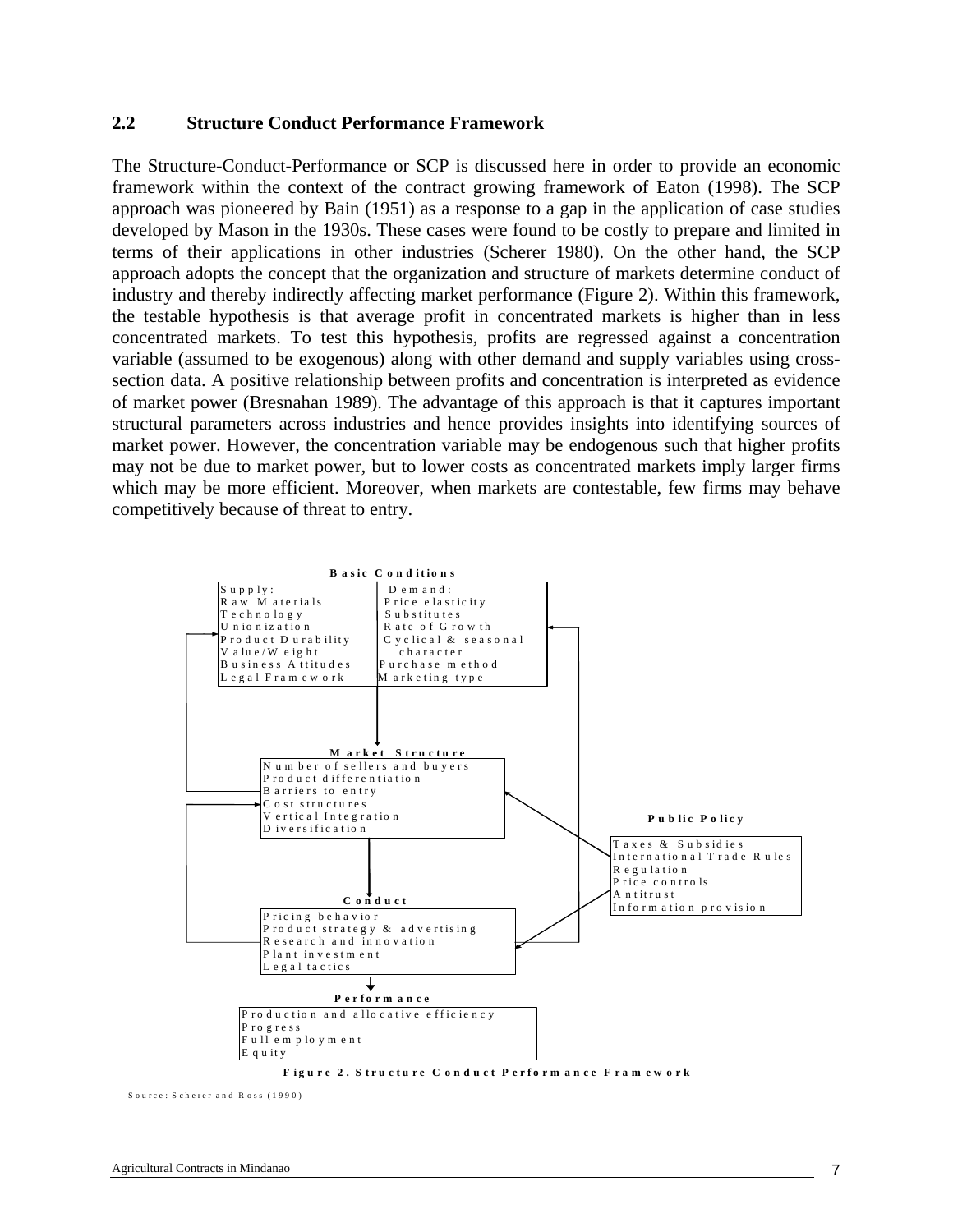These criticisms led to the development of an alternative approach that focuses more on the aspects of market conduct such as the behavior or strategic reactions of firms in the industry. It addresses the weak theoretical foundation of the SCP approach and provides a concrete derivation of models based on microeconomic theory. This alternative approach is dubbed the New Empirical Industrial Organization or NEIO. According to Bresnahan (1989), the NEIO approach "sees itself as taking the best from the two great empirical Industrial Organization traditions: SCP and industry case studies" (p. 1013). Various models have been developed under this general approach which can be broadly classified into those that estimate marginal cost directly or conjectural variation models and comparative statics models. The latter can be further subdivided into comparative statics in demand, supply, costs and industry structure (Bresnahan 1989). These models use time series data to determine the type of competition and the degree of market power exerted by firms without necessarily postulating the behavioral assumptions of firms in the industry before studying them (Bresnahan 1989).

Despite the limitations of this approach, it provides insights into the relationships of the various factors or preconditions identified in figure 1 with market structure, conduct and performance particularly in terms of equity and efficiency. Notwithstanding the aforementioned limitations between the causal relationships of market structure, conduct and performance, the SCP approach provides an economic framework where preconditions in Figure 2.1 can be classified as demand and supply conditions that affect market structure and influence conduct of firms that determine industry or economic performance. Given the supply and demand conditions and the policy environment, firms may choose to tap open market transactions, vertically integrate or venture into contract growing. Under these options, conduct of firms varies particularly in terms of pricing, research and development and so on. Figure 3 presents an integration of Eaton (1998) and the SCP approach (ie Figures 1 and 2).

#### **2.3 Principal-Agent Model**

While the SCP approach builds on Eaton's model by providing an economic framework, it does not address the incentives underlying contracts in a microeconomic framework. However, the SCP and Eaton models provide insights into the factors affecting these incentives. Both parties in a contractual arrangement consider the benefits and costs involved as discussed earlier. In any contractual arrangement, it is safe to assume that both parties' objective is to maximize profit or minimize cost. Hence, for a grower or a contractor involved in a project producing one output, the objective function becomes:

$$
\max \Pi = pQ(X) - WC(X) \tag{1}
$$

where  $\Pi$  is profit or net benefit, p is the price of output,  $X$  is the input and  $W$  is input price.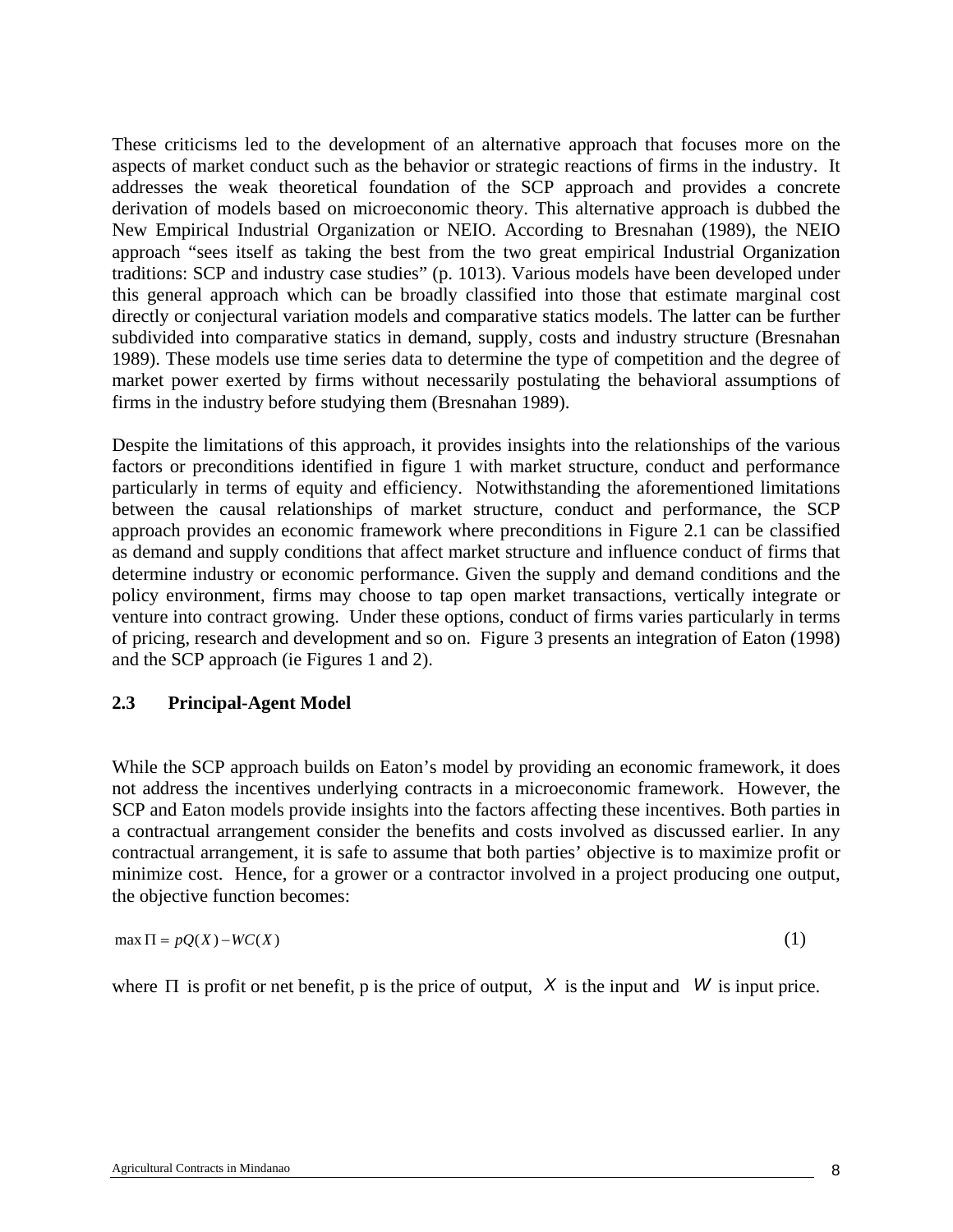

**Figure 3. Contract Growing within SCP Framework** 

#### **2.3.1 The Agent**

Consider the case of an agent or a grower with a net benefit that is a linear function of output:

$$
\Pi = w + r + \alpha Q(X) - \beta C(X) - \delta F \tag{2}
$$

where *w* is wage and *r* is rent. Both are assumed fixed. It should be noted that the agent or grower can also own land and facilities. *Q* is the function of incentives which can be in the form of output, price, mortality level, quality levels or grades and  $\alpha$  is the strength of incentives.

*X* is the input, β is the share of agent to cost of inputs, *F* is fixed investments and δ is the share of agent to cost of fixed investments.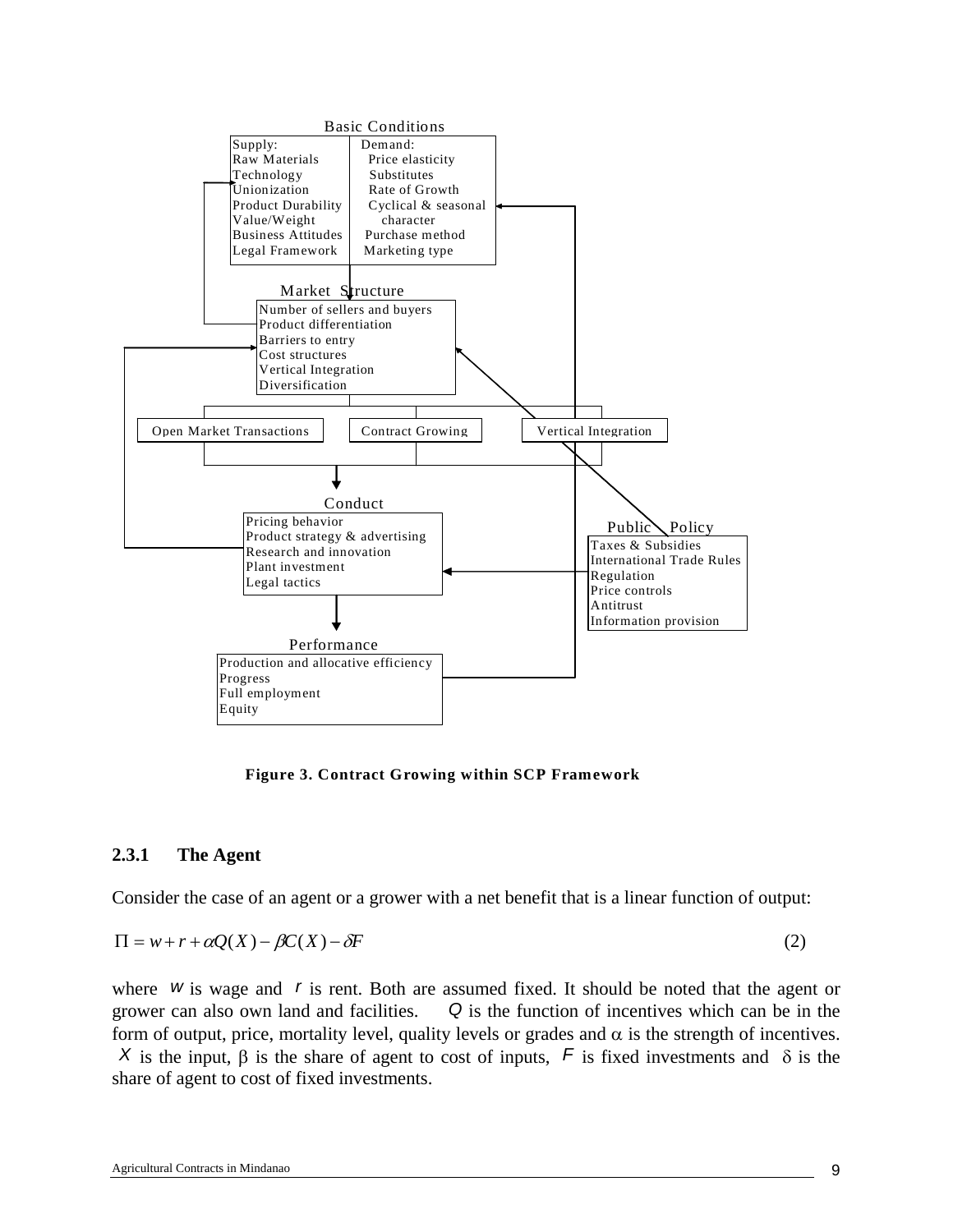The above model captures the peculiarities of contracts of the commodities covered in this study. There are various types of contracts that can be characterized under this framework. Examples are:

1) Fixed wage:  $w > 0, r = 0, \alpha = 0, \beta = 0, \delta = 0$ . Agent works for the contractor or principal who takes care of overall management of the project.

2) Labor and Rent:  $w > 0, r > 0, \alpha = 0, \beta = 0, \delta = 0$ . Agent works for the contractor and receives rent for his land or facilities.

3) Fixed Rent:  $w = 0, r = 0, \alpha = 1, \beta = 1, \delta = 1$ . Agent takes care of overall management of the project and pays rent to principal who owns the land or facilities.

4) Sharecropping:  $w = 0, r = 0, 0 < \alpha < 1, \beta > 0, \delta > 0$ . Agent shares with principal the output and cost of inputs.

5) Marketing Purchase Agreement:  $w = 0, r = 0, 0 < \alpha < 1, \beta = 1, 0 < \delta < 1$ . Agent sells the output to the principal and takes care of overall management of the project based on production methods prescribed by the principal

Following Lanzona (2002), output  $\overline{Q}$  is a function of input  $\overline{X}$  plus a random noise e:

 $N = O(X) + e$  (3) where *e* has a mean of zero and a variance of  $\sigma^2$ . Let the agent's utility U from an uncertain profit stream  $\Pi$  be represented by the mean-variance form:

$$
E[U] = E[\Pi] - \psi \operatorname{var}[\Pi] \tag{4}
$$

where  $\psi$  is the degree of risk aversion.

Assuming linear profit function, profit from choosing input level becomes:

$$
\Pi = w + r + \alpha Q(X) - \beta C(X) - \delta F + \alpha e \tag{5}
$$

Hence, expected profit is  $\Pi = w + r + \alpha Q(X) - \beta C(X - \delta F)$  and the variance becomes var $|\Pi| = \alpha^2 \sigma^2$ . With a mean-variance utility function, the agent chooses  $\overline{X}$  to maximize

$$
w + r + \alpha Q(X) - \beta C(X) - \delta F - \psi \alpha^2 \sigma^2 \tag{6}
$$

The first-order condition is:

$$
\alpha Q'(X) - \beta C'(X) = 0\tag{7}
$$

.

Applying comparative statics analysis on key variables yields the following arguments: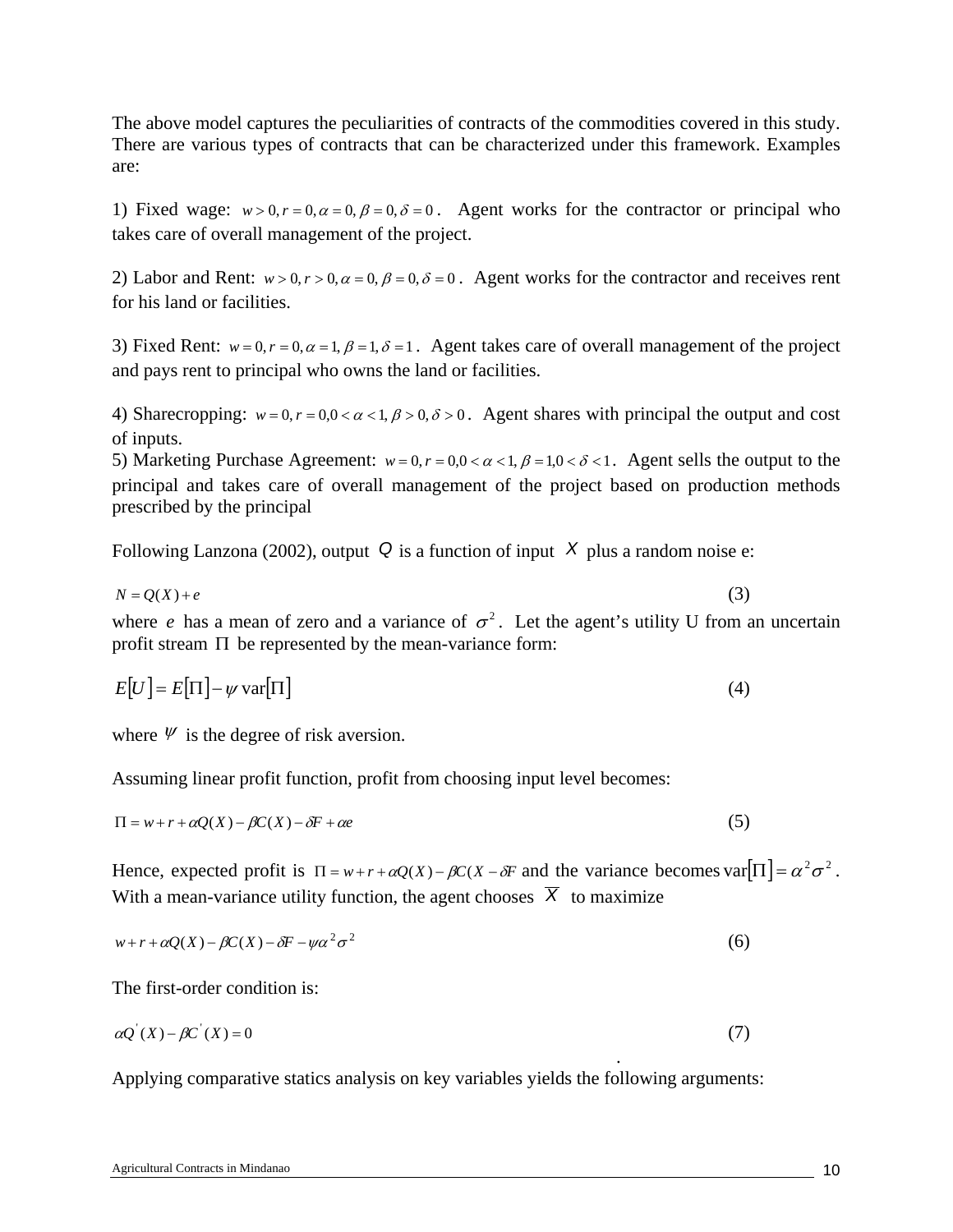*1) Effects of incentives to inputs* 

$$
\frac{\partial X^*}{\partial \alpha} = \frac{-Q^*}{\alpha Q^* - \beta C^*} > 0
$$
\n(8)

The above result shows that the level of inputs increases as strength or level of incentives increases. Note that in order for ∂<sup>α</sup>  $\frac{\partial X^*}{\partial \mathbf{A}}$  to be positive, the production function A must exhibit diminishing returns such that  $Q^{\dagger}$  < 0. The main implication from this result is that the principal can encourage raising the level of inputs by providing more incentives in the contract.

#### *2) Effects of cost share to inputs*

$$
\frac{\partial X^*}{\partial \beta} = \frac{C^{\prime}}{\alpha Q^{\prime} - \beta C^{\prime}} < 0\tag{9}
$$

Unlike the effect of incentives, the level of inputs decreases as the cost share of inputs increases as shown by the above result. This implies that the principal can increase level of inputs or participation from the agent by reducing the marginal cost of inputs. This can be done by increasing the level of productivity through technological innovations or by reducing the cost of inputs by providing credit cheaper than what is being paid by the agent.

#### **2.3.2 The Principal**

Assuming the principal is risk-neutral, equation (2) becomes:

$$
\Pi = (1 - \alpha)Q(X) - (1 - \beta)C(X) - w - r + (1 - \delta)F
$$
\n(10)

subject to the following constraints:

$$
w + r + \alpha Q(X) - \beta C(X) - \delta F - \gamma \alpha^2 \sigma^2 = \eta_0
$$

$$
X = X^*(\alpha, \beta)
$$

where all variables are as previously defined.

The first constraint is known as the participation constraint. This states that the agent's expected utility from contracting with principal must be at least equal to his reservation utility. The other constraint is the incentive-compatibility constraint which means that the principal must design a contract such that the agent must have the incentive to carry out the actions required from the contract. The following maximization problem results from substituting these two constraints into equation (10):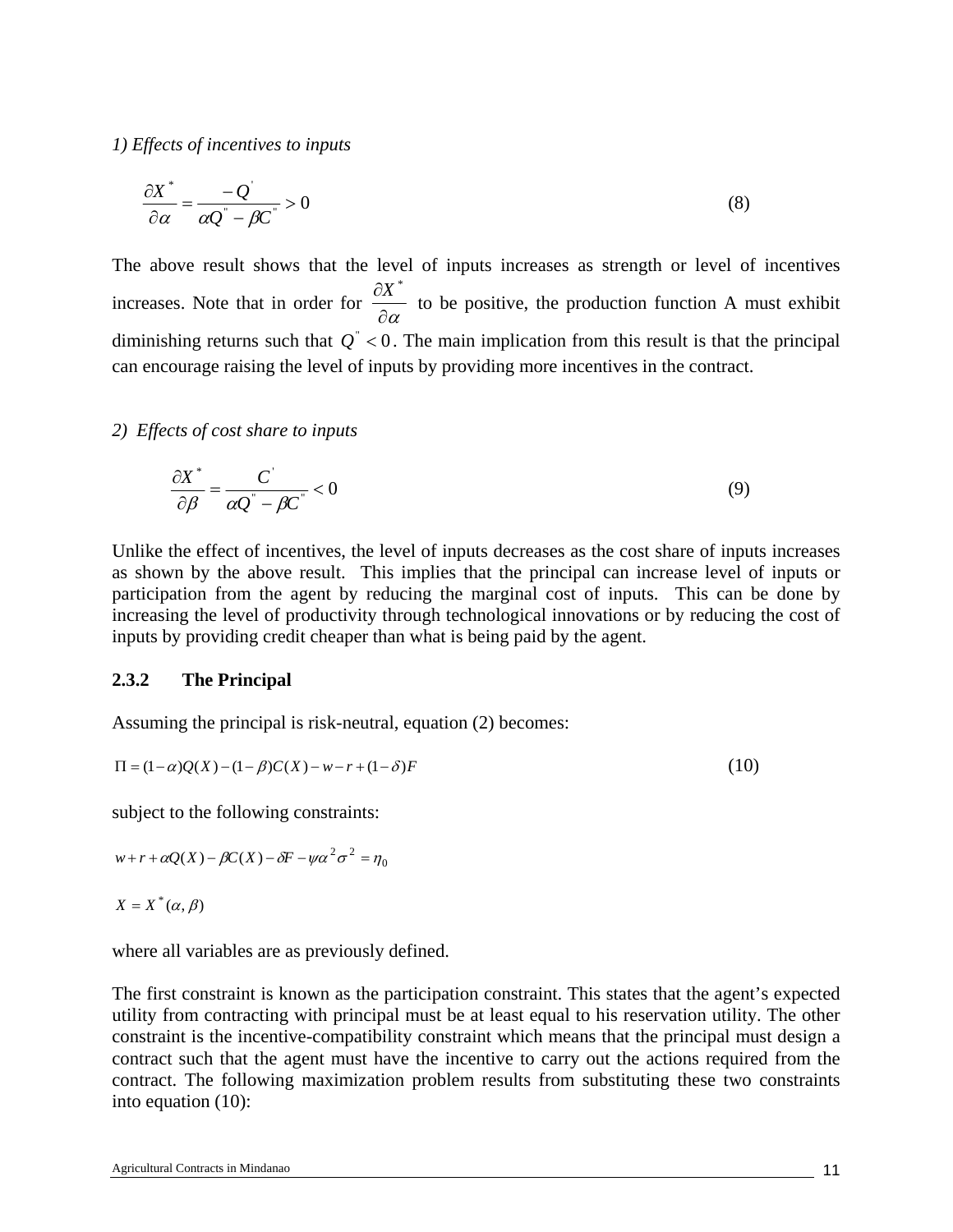$$
\max Q(X^*(\alpha,\beta)) - C(X^*(\alpha,\beta)) - \psi\alpha^2\sigma^2 - \eta_0 \tag{11}
$$

From equation (11), the first order condition is:

$$
[Q^{'}(X) - C^{'}(X)] \frac{\partial X^*}{\partial \alpha} - 2\psi \alpha \sigma^2 = 0 \text{ and } [Q^{'}(X) - C^{'}(X)] \frac{\partial X^*}{\partial \beta} = 0
$$
\n(12)

where  $\frac{\partial X^*}{\partial \alpha}$  and  $\frac{\partial X^*}{\partial \beta}$  are defined in equations (8 )and (9).

#### **3.0 EMPIRICAL FRAMEWORK**

The analytical framework discussed in the previous section serves as the basis of the empirical analysis of contractual arrangements in banana, and pineapple in Mindanao. In section 3.1, the empirical counterpart of the principal-agent model presented in section 2 for each of the commodities examined. Procedures on applying the proposed models in the analysis of contracts are discussed in section 3.2. Finally, the data and limitations are outlined in Section 3.3.

#### **3.1 Contracts**

#### **3.1.1 Banana**

Based on the contracts covered in the key informants survey, the empirical counterparts of the model in equation (2) are given below. It should be noted that only those types of contracts that were covered in the survey are discussed. Moreover, the empirical models below only consider the agents and not the principals since models for the latter are derived based on the former and vice versa (for e.g., refer to equation 10). Thus, presenting the models of one player i.e. agent or principal is adequate for this purpose.

#### **3.1.1.1 Fixed wage and lease arrangements**

Agent:  $\Pi = w + r$ 

The agent receives wage and rental fees from the principal. All expenses to grow bananas are incurred by the principal. Hence  $w > 0, r > 0, \alpha = 0, \beta = 0, \delta = 0$ 

Principal:  $\Pi = -w + -r + Q(X) - C(X) - F$ .

The principal pays the agent for his labor and rent but shoulders all expenses incurred in growing bananas. Hence  $w > 0, r > 0, \alpha = 1, \beta = 1, \delta = 1$ .

#### **3.1.1.2 Growership arrangement**

Agent:  $\Pi = \alpha Q(X) - \beta C(X) - \delta F$  (13)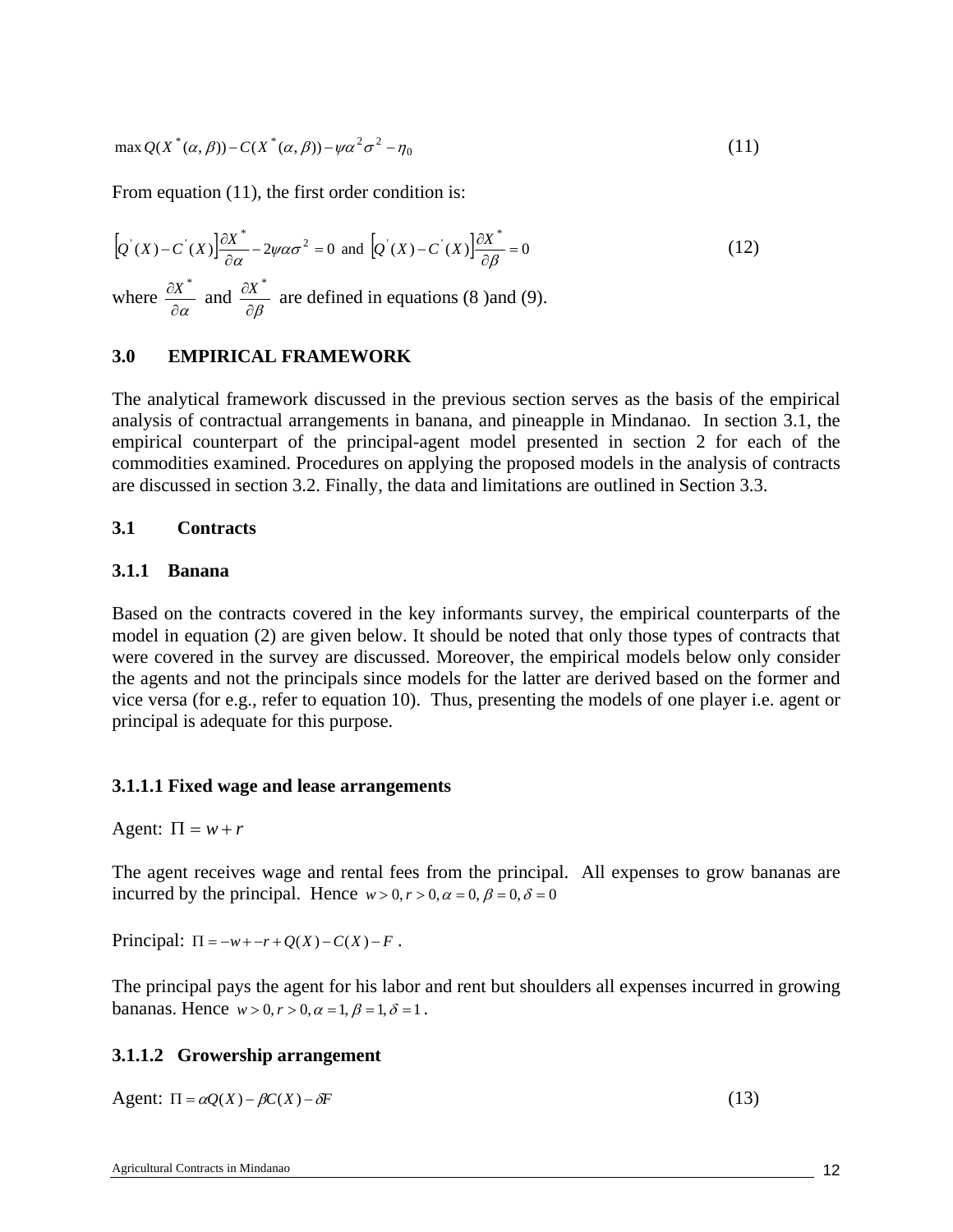The grower or agent provides land and labor as his counterpart and shares expenses with the principal.  $w = 0, r = 0, 0 < \beta < 1, 0 < \delta < 1$ . Incentives are also provided such that  $0 < \alpha < 1$ .

#### **3.1.2 Pineapples**

Like in some of the banana contracts, the prevalent contract in pineapples is the wage and leaseback arrangement. Because of the longer gestation for pineapples than bananas (i.e three years for pineapples from planting to harvesting compared one year in banana), however, lease extends up to 25 years compared to two years in banana. Hence:

Agent:  $\Pi = w + r$  (14)

The agents are hired as employees of contractors who paid them rental fees and shoulder all expenses incurred in pineapple production and marketing. Hence  $w > 0, r > 0, \alpha = 0, \beta = 0, \delta = 0$ 

 $Principal: \Pi = -w + -r + O(X) - C(X) - F$  (15)

#### **3.2 Procedures**

Based on the analytical or theoretical framework presented in the previous chapter, there are basically two sets of factors that affect contractual arrangements. These are the external and internal factors. Analysis on these two sets of factors is conducted for the three commodities covered in this study.

The internal factors are those that are stipulated in the contract that are basically the terms and conditions or the responsibilities of the principal and the agent. Here, the principal agent model is applied.

The external factors are the factors external to the project or contract such as government policies, supply and demand conditions and so forth. Here, the factors outlined in Eaton's model (Figure 1) will be considered but will be categorized into four parts: supply and demand conditions, locality or the social and physical environment and policies.

Analysis of these two sets of factors will provide insights into the structure and conduct of the players in the industries examined and their implications on performance particularly efficiency and equity. These are implied in the SCP and market power models presented in the previous chapter. It should be noted that the principal-agent model is based on the profit or paymentmaximizing model with basically two components: the terms on incentives and costs. These are affected by the prevailing demand and supply conditions in the industry.

The procedures are outlined in Figure 4.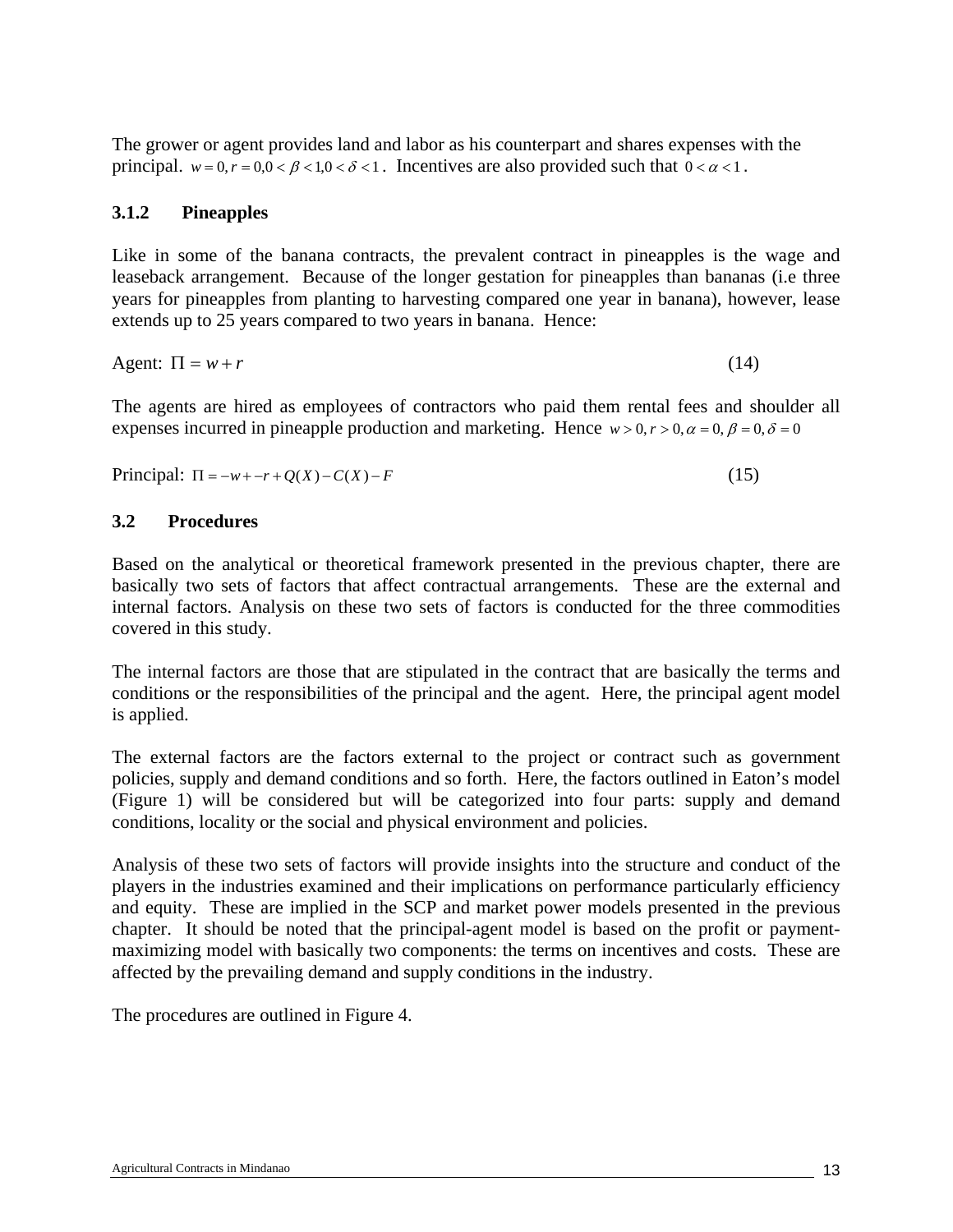

**Figure 4. Empirical Analysis Procedure** 

#### **3.3 Data and Limitations**

Data used in the analysis are based on both primary and secondary data. Primary data were gathered through key informant interviews while secondary data came from previous studies available from journals, thesis, internet and other publications. The external analysis relies heavily on secondary data. The internal analysis, on the other hand, is based on the results of the key informant survey as well as from the written contracts that were sourced from the respondents.

There were basically three regions covered in the study. These regions were chosen as they considered as the production centers for the commodities covered in the study. For banana, the regions covered are XI and XII particularly Davao del Norte and South Cotabato. The latter used to be a province in Region XI but it has been under Region XII since September 2001. Production of pineapple is concentrated in Regions X and XII specifically the provinces of Bukidnon and South Cotabato. Finally, key informants interviews were conducted in regions X and XI for poultry mainly in Bukidnon, Misamis Oriental, Cagayan de Oro City and Davao City.

It is necessary to have at least one key informant for each type of agricultural contract including the major players in the industry. For example, in poultry industry, contracts of major poultry integrators such as San Miguel Foods, Swift Foods and Vitarich for breeder farm, hatchery, grower and even hauling should be covered. Similarly, for banana and pineapple industries, it is critical to cover contracts between cooperative, corporate farms and individual growers. The cooperatives are particularly interesting because majority are cooperatives of agrarian reform beneficiaries.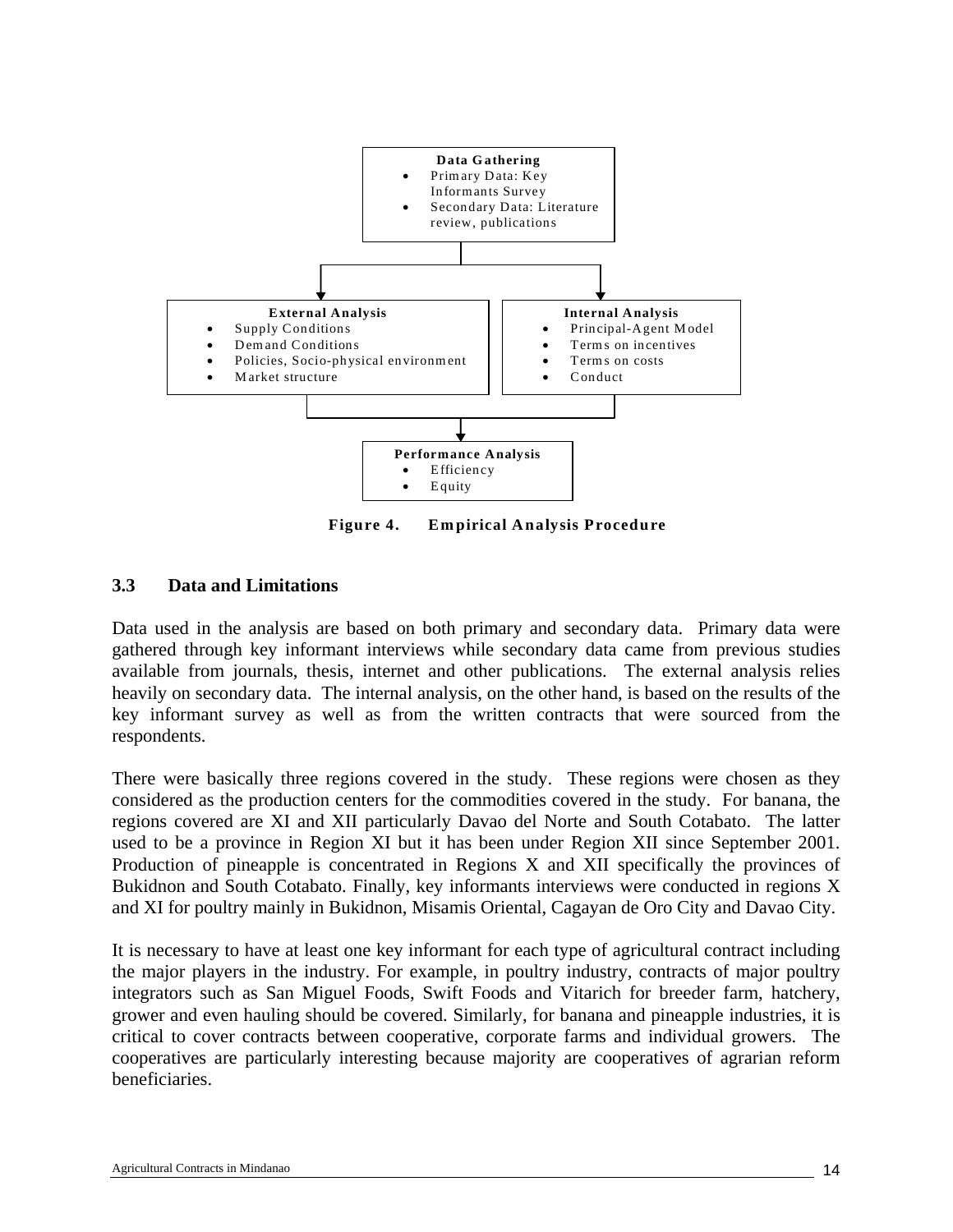A number of problems were encountered with the key informants survey. One of these is that many of the data asked were confidential from the point of the respondents such as copies of contracts, prices, costs, capitalization, etc. Another problem is that majority of the respondents identified have busy schedules since most of them are top executives and businessmen who also refused to provide alternative or substitute respondents.

### **4.0 CONTRACTUAL ARRANGEMENTS IN BANANA**

### **4.1 Banana industry**

Exporting banana in the country started in the 1960's with rapid growth in the first 10 to 15 years. Historically, the commercial growing of banana in Davao started after World War II when the abaca industry, the major export of the area before the war, experienced a slowdown. It then expanded as more multinationals infused investments in the area.

Cavendish<sup>5</sup> banana is considered a staple fruit in most major export markets such as Japan and New Zealand. The latter, albeit its small population, has a per capita consumption of 1-2 boxes a week or 18 kilos per capita. This is higher than Japan's 12 kilos per capita. China was recently tapped about six years ago followed by New Zealand, but the biggest prospect is Australia with projected consumption of 15 to 20 million boxes per year. Australia also grows Cavendish bananas consumed domestically. In fact, their growers are threatened by the entry of Philippine bananas that are of high quality but low-priced. Markets also include Middle East countries that are being supplied by popular brands such as Chiquita, Del Monte, Dole and other foreign brands.

Export demand is projected to increase by 3% annually from 2003-2007 according to the Philippine Banana Exporters Association (PBGEA). This low growth rate is due to economic recessions experienced by traditional export markets. Some exporters see no growth in export unless Philippines gains access to Australian market with expected sales volume of 18 million boxes. Major suppliers such as Lapanday Foods, Tagum Agricultural Development Company (TADECO), Marsman-Drysdale, Dole- Stanfilco, and other smaller exporters are not only competing against other brands but also with other fruits. The economic downturn in major markets, such as Japan that accounts for 43% of total banana exports is expected to lower demand and price. According to PBGEA, buyers in Japan are asking suppliers to reduce price ranging from 10 to 20% even for those contracts already negotiated.

The Philippines is now the third largest producer of Cavendish banana next to Ecuador and Costa Rica. It displaced Columbia in the third spot in 2003. Class A Cavendish banana accounts for the bulk of export. These bananas are packed in boxes weighing an average of 13 kg per box at an export price of US\$2.80/box FOB.

Mindanao, in particular, has large banana plantations because the island is an ideal area for banana production with large contiguous tract of land available, typhoon free, even rainfall yearround, rich soil, and abundant human resources. Besides, Mindanao has a competitive advantage

l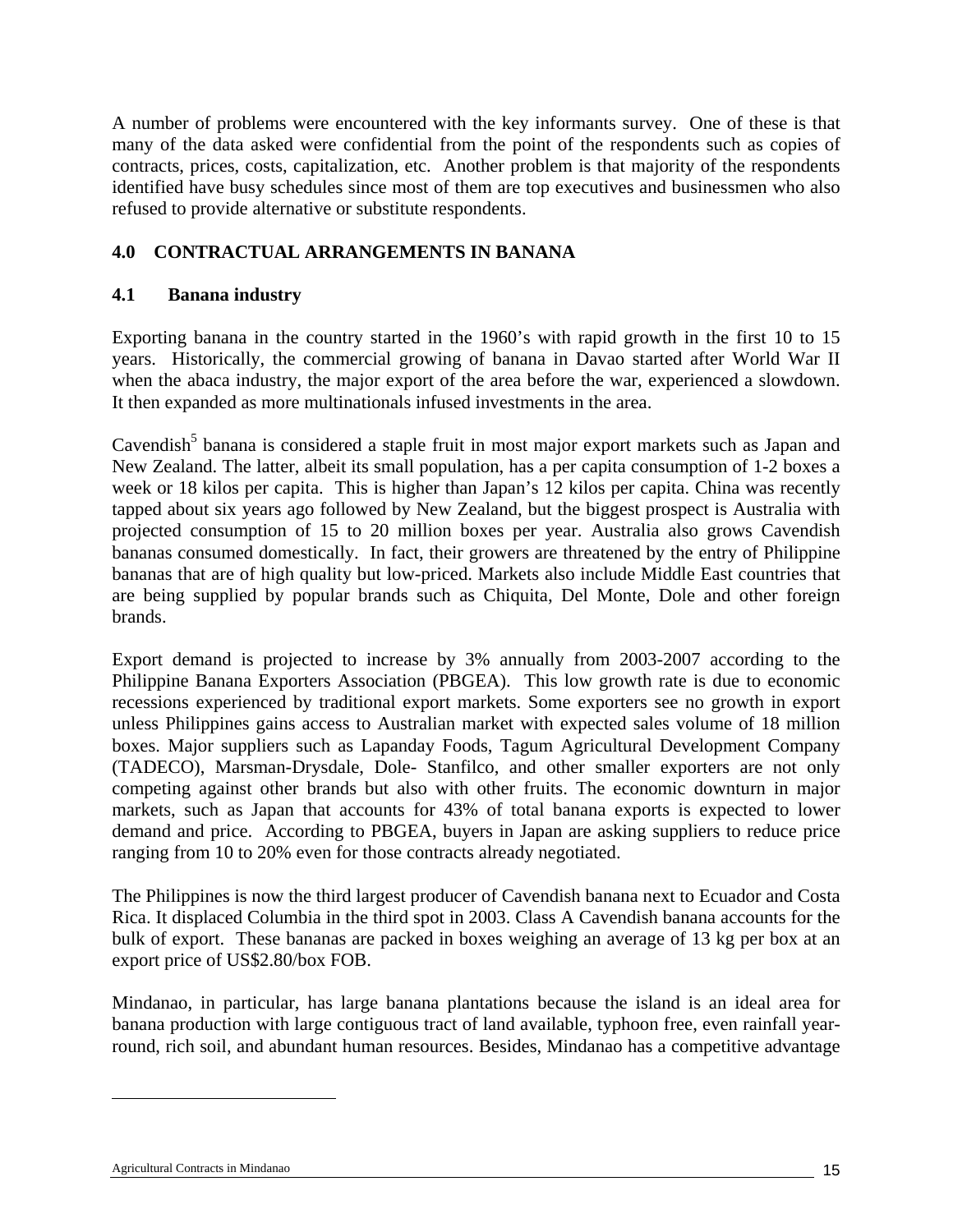to supply fresh and processed food to different countries in the Asian region because of its strategic location compared to its competitors from South America.

Plantations in the island are mostly concentrated in the Davao regions covering more or less 26,000 hectares with gross export value of over US\$200 million per year. Such areas include Davao Oriental, Davao del Norte, Compostela Valley, and Davao City with each exporter appears to be concentrating on one contiguous area. For instance, the Davao Oriental plantations are controlled by Lapanday Foods, Davao Norte by Dole-Stanfilco and TADECO-Del Monte Fresh, and Davao City by Marsman- Drysdale.

In terms of yield, the Philippine banana industry has the highest yield in the world at 4,692 boxes per hectare per year attained by Lapanday Foods Inc. On the average, production yield is approximately 3,500 boxes per year. With low prospect in export, exporters implement strategies to lower costs and improve productivity. Research on pest management to reduce dependency on imported chemicals is being done. Efforts to improve labor productivity are geared towards upgrading incentives. These are some strategies currently being implemented by PBGEA members to enhance competitiveness.

Major exporters are Lapanday Foods (25% share producing 28 million boxes of Cavendish bananas), TADECO – Del Monte Fresh Produce (20%), while Dole-Stanfilco, Marsman-Drysdale and other exporters shared the remaining 55%. Moreover, each exporter has its own cooperatives or farmers' associations that supply fresh bananas. These firms have their own brand and support facilities such as box plant, trucking, cooling warehouse, shipping, packing sheds, etc. These firms formed PBGEA or Philippine Banana Growers and Exporters Association. This association acts as an advocacy group for issues such as agrarian reform, lease rentals, wage rates, etc.

While banana exporters gain from peso depreciation, these are being offset by higher cost of imported materials. Growers use imported pesticides and fertilizers as well as imported spare parts and machineries. The sustained growth of the banana industry in Mindanao led to the emergence of support enterprises. These include the use of biotechnology on seedlings production, pest control, soil and plant nutrient analysis. Thus, there are firms in Mindanao that provide technical services to banana plantations and other agricultural industries such as Biotrends Inc, ITRI (Intelligent Agro-Technical Resources Inc), and Dole Research. Their services also include production of tissue cultured mini-plants, conduct soil and plant tissue analysis and other technical services.

The contractual arrangements in the banana industry particularly on fresh Cavendish banana for export have been significantly affected by the implementation of the Comprehensive Agrarian Reform Law (CARL). For instance, before CARL, Dole-Stanfilco owns four subsidiary banana plantations, two of which are the Diamond Farms and Checkered Farms while Lapanday owned the Twin Rivers Farm and Hijo Plantations. However, after CARL, almost all plantations were managed by cooperatives under contract arrangement with multinational buyers such as Dole, Del Monte, Marsman-Drysdale, and Lapanday. To maintain productivity of the private or government plantations now owned by the farm workers and in order to sustain farmers' income, a number of options were explored such as contract growing, joint venture and leaseback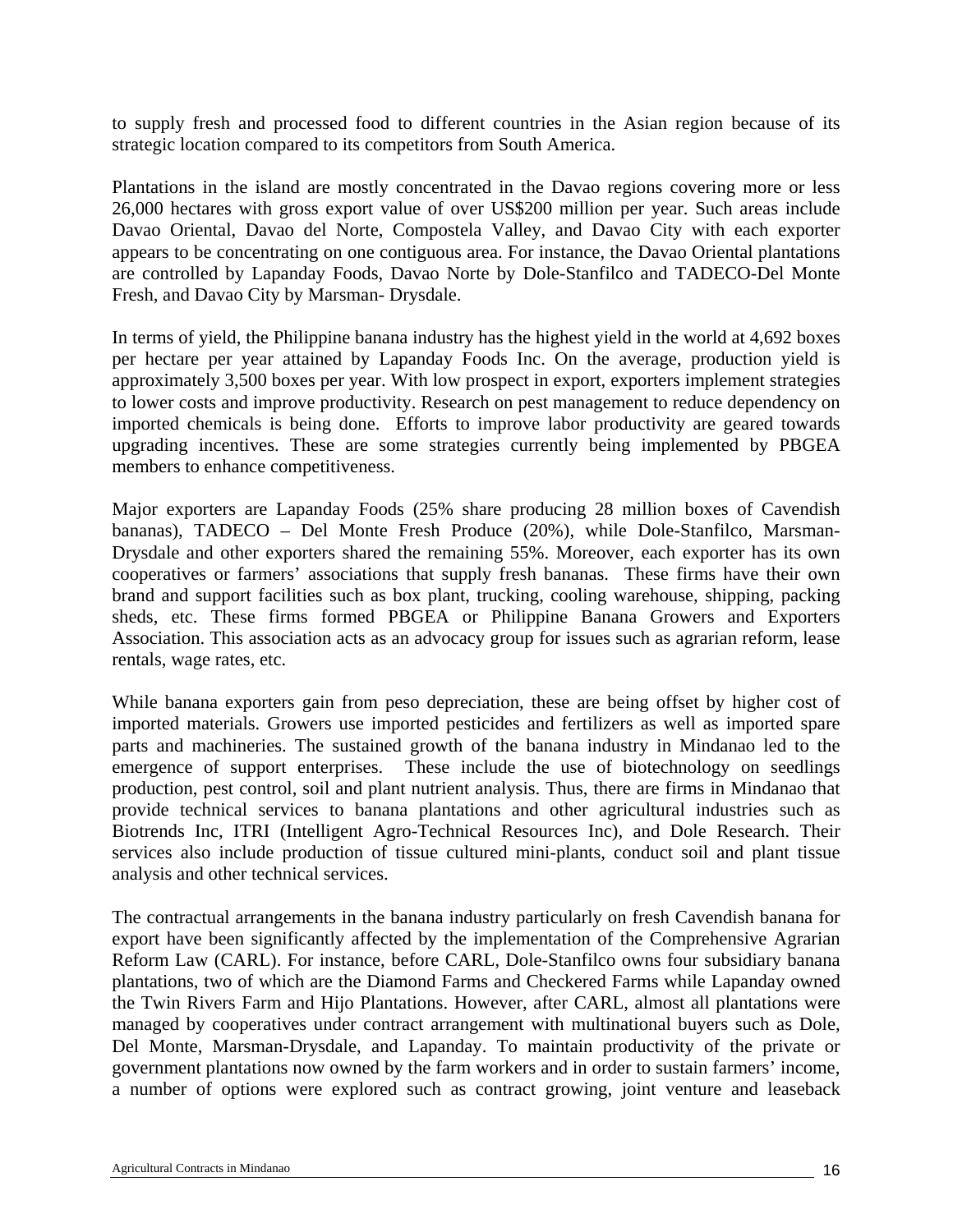agreements. Most multinationals did not opt for leaseback arrangements but chose to steer farm workers' cooperatives along the path of 'growership' contract.

Success achieved with the multinational-buyers – cooperatives contractual arrangements has resulted to the organization of more farmer associations. Small farmers are encouraged to pool their farms to grow bananas and collectively transact with the buyer. However, they maintain ownership of their individual farms and engage in a contract to sell to the multinational buyer such as the case of Sayapa Farm Growers Association in Compostela Valley. The move was initiated by the multinational-buyers in order to expand their supply base, as a response to increase in demand in the world market, as well as to improve bargaining power particularly with cooperatives formed by the beneficiaries of CARL.

Land reform policies pertaining to commercial farms affected large banana plantations owned by multinational companies. Initially, it has caused a lot of uncertainties that led to the withdrawal of a number of foreign investments such as Del Monte. Social unrest was evolving that stemmed from failures of the cooperatives to uplift the economic status of the agrarian reform beneficiaries' (ARBs). Currently, however, there are some cooperatives that have formed a federation of cooperatives (FEDCO) and organized the Mindanao Organic Ventures Enterprises in 2002 (MOVE), a joint venture with Alter-Trade based in Japan who has a link with Maronaka chain of stores. MOVE directly exports low chemical bananas to Japan. Contractual arrangements therefore have brought in benefits that include the transfer of technology, availability of market and credit. Some cooperatives in fact that have previously depended on these contracts have consolidated and now directly export their own produce. In what follows, we make a closer look of these contractual arrangements in order to examine the impact of contract growing on efficiency of agribusiness ventures.

#### **4.2 Contracts**

The terms and conditions of the contract can be classified into two categories. The first category refers to the terms and conditions regarding the output. The other category refers to those relevant to the inputs used to produce the product or output. In each category, we differentiate the roles of the principal and the agent.

### **4.2.1 Output**

### **4.2.1.1 Principal (buyer)**

The principal or the buyer pays the agent (seller/grower) per box weighing 13 kilos of bananas meeting specific quality requirements. Bananas for the Japan market, for example, is priced at around U.S. \$ 2.10 per box of export quality bananas loaded on board the buyer's designated cargo truck. The conversion rate is based on the Bankers Association of the Philippines (BAP) conversion rate at the time the vessel containing the seller's bananas departs from any Davao port. Remittances of export proceeds from the seller's preceding month's production are made within 15 days after the end of the month.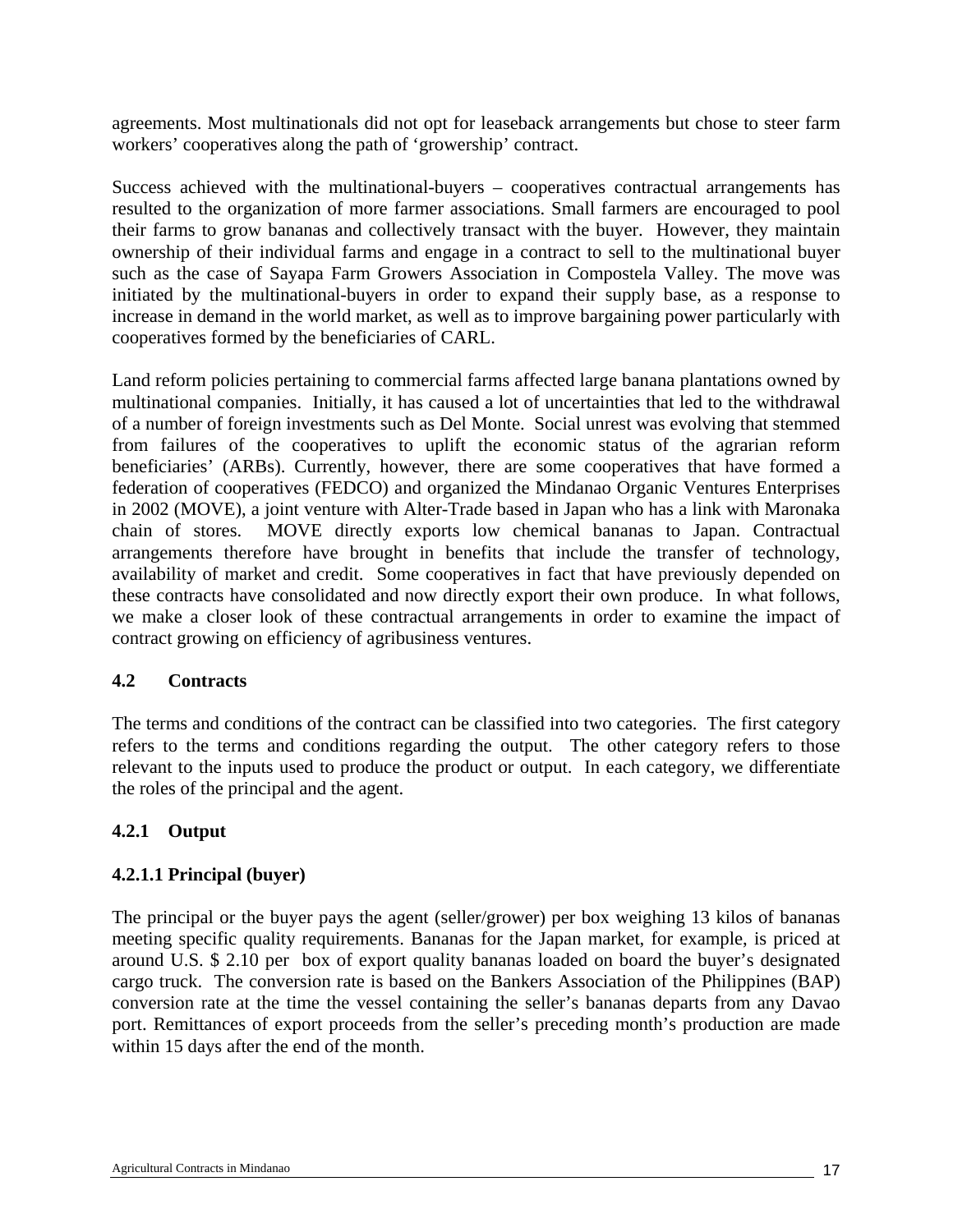The price of the output depends on the arrangements with regards to it inputs. There is a price review/negotiation at least every 2 years or sooner should there be an increase of 5% in the price of imported materials, such as fertilizers, herbicides, fungicides, insecticides and others, either or both parties may call for a price review/negotiation. All outstanding accounts and compensation due to the buyer and loans guaranteed by the buyer are deducted first from the gross sales proceeds before payment. The buyer has the first lien over the seller's sales proceeds including the subsequent ones until the latter's account is fully paid. Should there be changes in the industry specifications on weights, the price may be adjusted either upward or downward.

Total production area is specified and the principal has the right of first refusal to all bananas produced from the additional area not specified in the contract.

The buyer has complete ownership of the bananas and is treated as the exclusive exporter of the bananas of the seller. The buyer, or its representative, has the right to reject all bananas that do not qualify for shipment as specified by the cutting order and/or do not meet the quality and grade standards specified. Rejection can be made at anytime prior to buyer's acceptance of the bananas loaded on board the buyer's designated cargo truck. The buyer also has the first option to purchase the banana rejects or those that do not conform with any export specifications; with price, terms, and conditions agreed upon by the buyer and the seller. Banana reject refers only to those that do not meet the specifications.

Upon the expiration of the term of the agreement, the buyer shall have the right of first refusal over matters that concern the purchase and marketing of cavendish bananas of the seller. When a fortuitous event and/or force majeure occurs, the buyer shall be relieved of its obligation to purchase and pay for the bananas produced by the seller. In case of any dispute or issues raised by either party, the buyer shall continue to purchase bananas from the seller. In a chopping situation, the price of said bananas shall be U.S. 1.20 per 13 kg (net) box. The conversion rate is the same. The seller's average box-stem ratio over the last three shipments prior to the chopping period shall be the basis in computing the following: converting bunches to boxes; and bananas that will accrue to the seller as reject.

### **4.2.1.2 Agent (Seller)**

The agent or seller produces banana to the maximum capacity of the farm, as much as practicable, consistent with productive and sustainable agricultural practices. All export quality bananas that meet the specification and quality required are sold exclusively to the contract buyer. In the event the seller sells bananas from subject farm to any other person or entity, the seller shall pay to the buyer US \$ 2.10 per 13 kg (net) box of bananas sold to such third person or entity.

### **4.2.2 Input**

### **4.2.2.1 Principal (Buyer)**

In the event that the agent or seller decides to sell or otherwise dispose of his land which is the subject of the agreement, the buyer or its nominees shall have the right of first refusal, pre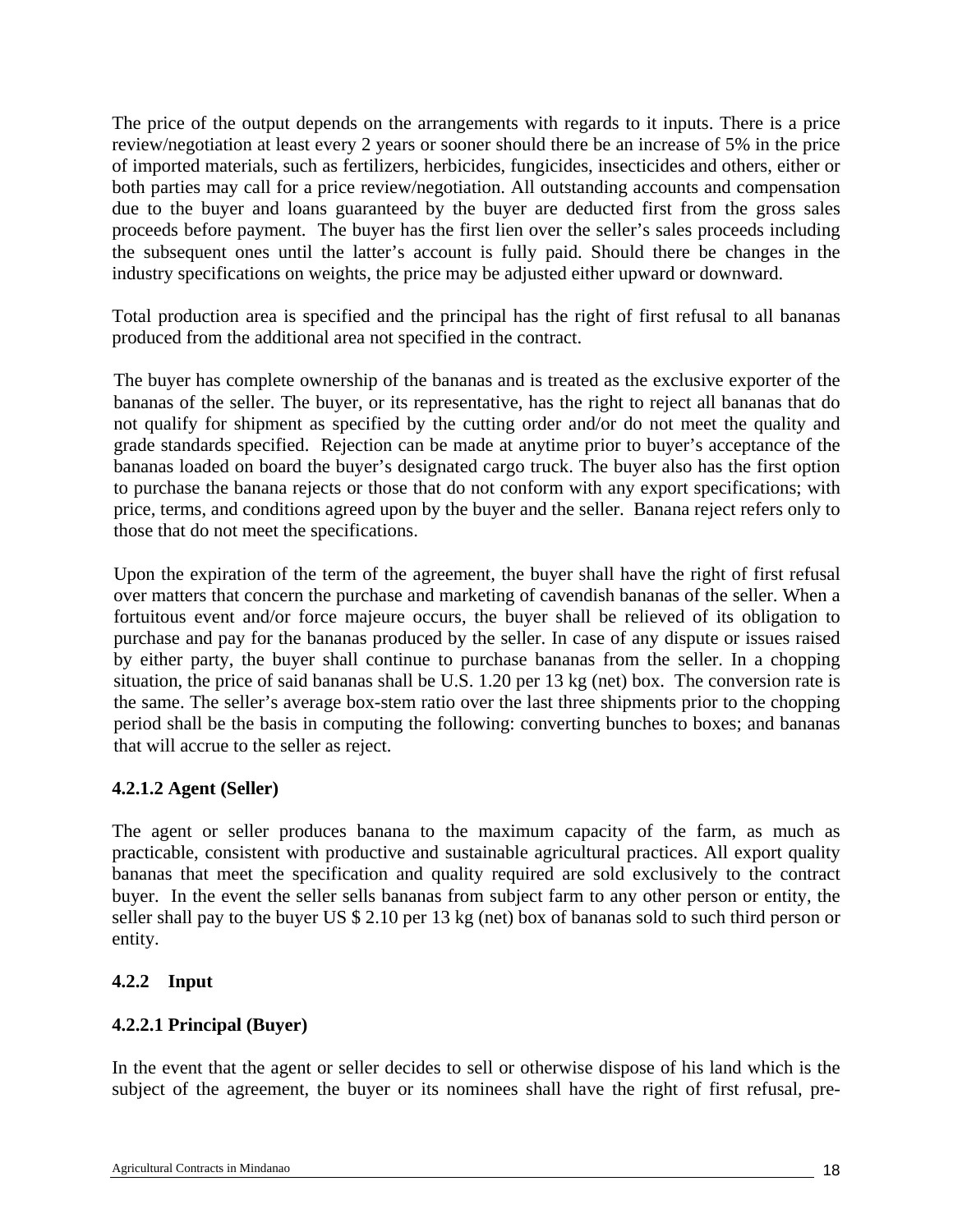emption and redemption, subject to existing provisions of law, upon the same price and under the same terms and conditions as those offered to other persons or entities. All costs pertinent to such registration shall be borne by the seller. The buyer shall continue to operate the farm until such time the loans or other financing agreements guaranteed by the buyer as well as all advances and moneys due to the buyer shall have been fully liquidated. The buyer shall only exercise this right if all other options have been exhausted and shall seek first advice of Department of Agrarian Reform and Land Bank prior to the exercise of this option.

The principal has the option but not the obligation to supply the seller with plastics, fertilizers, and other inputs needed in the farm for which the seller shall be charged at cost, and for which the buyer shall deduct from the proceeds of bananas due to the seller. The principal or the buyer provides the seller with technical services.

On the best effort basis, the buyer shall advance to the seller pest and disease materials over the normal requirements in the event the seller experiences a high degree of pest and disease infestation in the farm.

The buyer shall supply and deliver for free, all the packing materials e.g., cartons, labels, and stitching wires and processing chemicals to the seller. An accounting of the boxes, processing chemicals and packing materials received by the seller shall be done at anytime as the buyer desires. Losses or damages shall be paid by the seller.

Upon the termination of this agreement, the buyer shall have the right to dismantle and/or remove all installations and improvements introduced and owned by the buyer on the seller's farm.

The buyer may abstain from purchasing bananas from the seller when the processing, packing, loading, transporting or any movement thereof is restricted by fortuitous events and/or force majeure, war, revolution, strikes, civil disorder, government restrictions. Both parties agree to notify each other in writing of such eventuality. The seller shall thereafter be free to dispose of such bananas by other means until the buyer notifies the seller that it is again ready to receive such bananas.

The principal or the buyer reserves the right to assign its right and interest over any aspect of this contract to a third party without need of consent from the seller.

### **4.2.2.2 Agent (Seller)**

The agent or the seller shall not, at any time during the life and term of this agreement (including any renewal or extension hereof), sell, dispose of, transfer, assign or lease in favor of any third party the land or any portion thereof, including the bananas and other agricultural crops planted thereon, and all permanent improvements attached to the land and introduced by the buyer, without prior written consent of the buyer.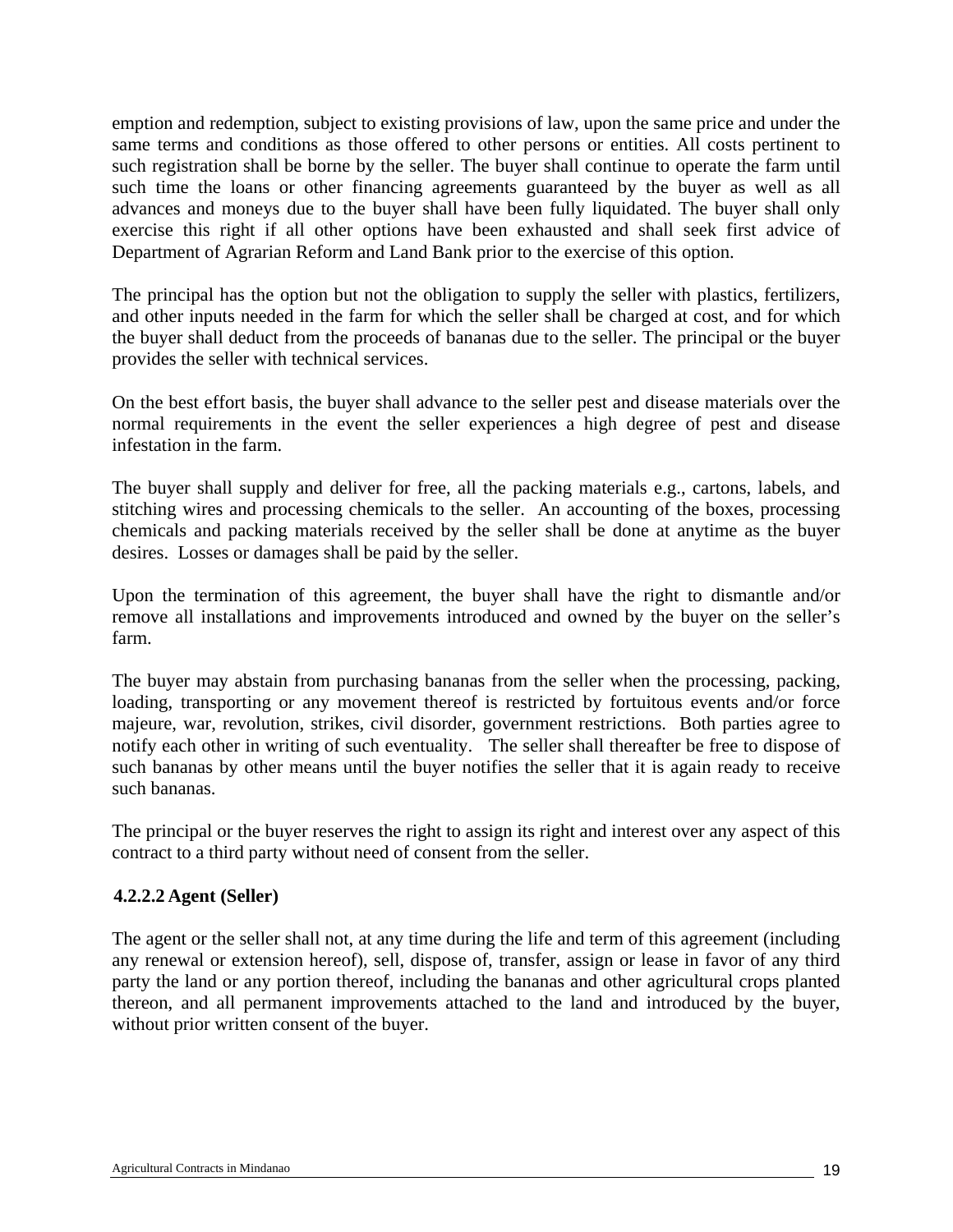The seller shall keep and maintain its title to the farm free of any liens and other encumbrances that may be superior to the lien created by this instrument by the punctual payment of taxes and other charges, liens or encumbrances thereon.

It is understood that all taxes, fees assessments and other charges of whatever nature which may be assessed against the land, buildings, fences, bridges, crops, facilities, equipment and/or kind of improvement(s) on the land, except those infrastructures and equipment owned by the buyer, shall be for the account of and payable by the seller.

The agent or seller handles and funds the production and operating costs of the farm. The agent also maintains or improves at its expense the drainage canals and roads situated in the farm, except primary canals.

The seller permits the buyer or its agent to carry out aerial Sigatoka control activities charged to the seller's account and expense at cost. If the buyer, however, fails to provide Sigatoka control activities, the seller has the option to engage the services of other aerial spraying companies. The seller agrees to eliminate, at its expense, trees and other obstructions that will interfere with aerial spraying.

The seller may, however, introduce agricultural practices other than those recommended by the buyer as long as these are more economically viable, and ecologically safe and the quality of the bananas produced conform to the specifications annexed to the agreement.

The seller permits the buyer's personnel or persons or entities designated by the buyer to inspect the farm at any time, at no cost to the seller, to evaluate pests and disease control, check the other cultural practices applied, conduct quality control procedures, validate production estimates and for such other purposes as the buyer may consider necessary in banana production.

Should the seller fail to follow the buyer's prescribed cultural practices to the extent, in the opinion of the buyer, that the success of the crop is endangered, the buyer shall have the right, upon one week's notice in writing, to handle the operation of the seller's farm covered by the agreement.

The common components of banana production and purchase agreement contract or contract to sell between a banana exporter and cooperatives/farmers' associations are summarized in Table 2. It is interesting to compare the terms and conditions of the contract across banana buyers or exporters as shown in the table 3.

The lease arrangement as discussed in section 3.1.1.1 involves payment of lease rental and wages to agents or farmers by the principal or banana firms. Production inputs are provided. From the key informant interview, the lease rental in 2004 ranges approximately from P 6,500 to P12,000. The terms of the contract vary across firms. The typical contract provides cash to the farmers upon signing based on the three- year lease rental and compensation for productive agricultural crops chopped down in the farm. The agent also has option to work in the farm, recommend up to five employees per hectare as well to contract grow after five years.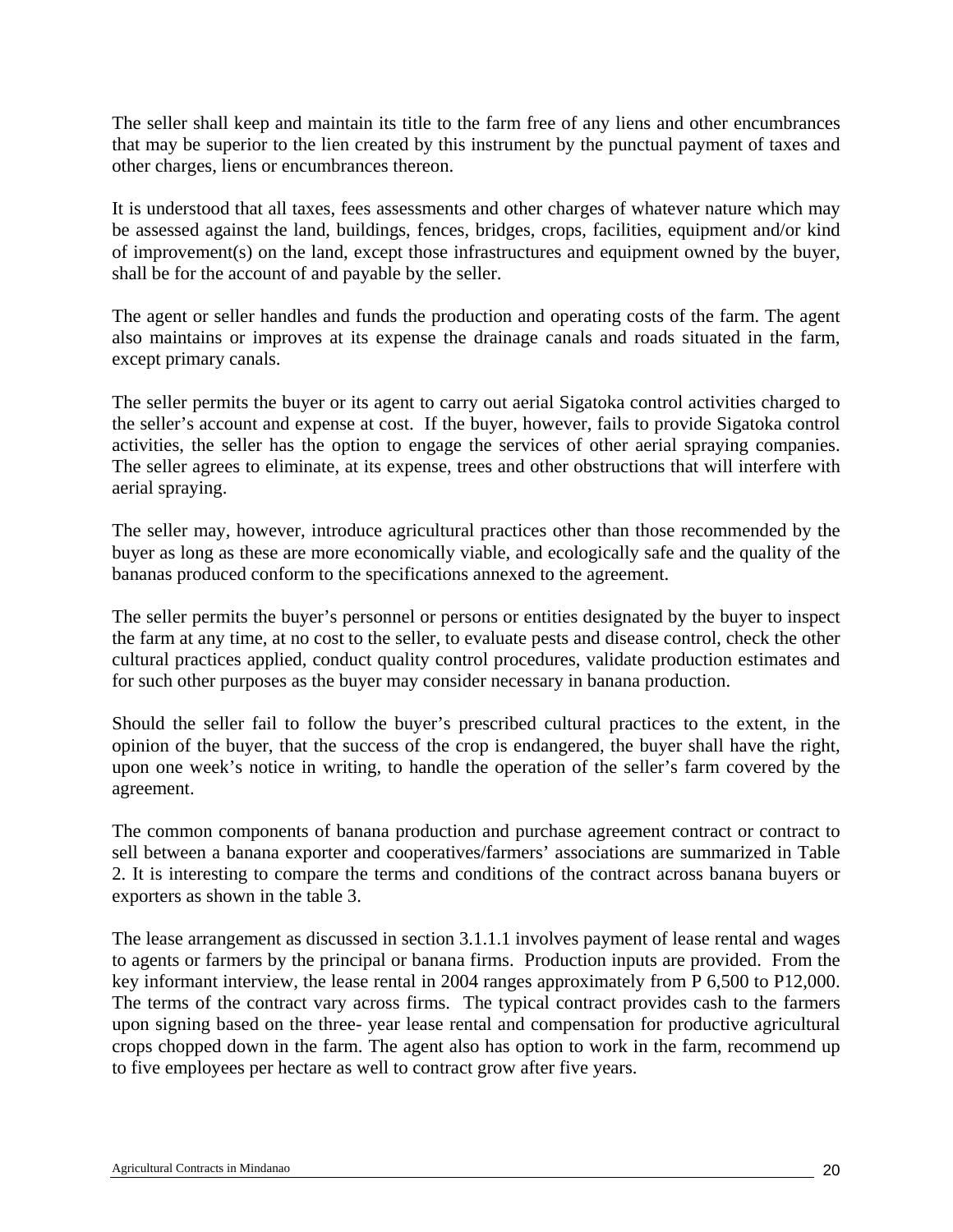| <b>Contract terms</b> | <b>Terms of Contract</b>                                                     |                                         |  |  |
|-----------------------|------------------------------------------------------------------------------|-----------------------------------------|--|--|
| (as of 2002)          | <b>Buyer/Principal</b>                                                       | Grower/Agent                            |  |  |
| Land Area             | Buy bananas produced from the                                                | Exclusively sell to the buyer all       |  |  |
|                       | specified area but has the right of first                                    | exportable banana fruits meeting        |  |  |
|                       | refusal to buy exclusively the banana                                        | specifications and quality              |  |  |
|                       | products from any additional area or                                         | prescribed from the plantation's        |  |  |
|                       | when the supplier intends to sell the areaspecified area with guaranteed     |                                         |  |  |
|                       |                                                                              | yield                                   |  |  |
| Term                  | Ten years and automatically extended                                         | Ten years and automatically             |  |  |
|                       | year to year unless written notice of its                                    | extended year to year unless            |  |  |
|                       | cancellation will be received after 3                                        | written notice of its cancellation      |  |  |
|                       | months on the $9th$ year that re-                                            | will be received after 3 months on      |  |  |
|                       | negotiation will commence                                                    | the $9th$ year that re-negotiation will |  |  |
|                       |                                                                              | commence                                |  |  |
| Purchase price        | Ex-vessel price less US\$.07 for transport US\$2.60/box at 13kgs per box     |                                         |  |  |
|                       | of fruits packing plant to Wharf, US\$.08 with specifications and quality as |                                         |  |  |
|                       | for stevedoring, arrastre and                                                | prescribed in the harvesting and        |  |  |
|                       | documentation, and US\$.08 rentals on                                        | packaging specifications.               |  |  |
|                       | infrastructures and equipment.                                               | Do the repair and maintenance of        |  |  |
|                       |                                                                              | the infrastructure and facilities       |  |  |
| <b>Risk</b>           | Buyer takes responsibility only when                                         | The seller takes full responsibility    |  |  |
|                       | accepted the properly cleaned and                                            | of the bananas from any damage or       |  |  |
|                       | packed bananas on the vehicle of the                                         | loss from the plantation to the         |  |  |
|                       | buyer (vessel)                                                               | wharf.                                  |  |  |

**Table 2**. Common features of terms of contract in the banana export industry.

Source: Key informant interview (2002) and contracts

### **5.0 CONTRACTUAL ARRANGEMENTS IN PINEAPPLE**

### **5.1 The Pineapple Industry**

The largest producer of pineapples in the world is Thailand accounting for 16% of world production from 1992-2003 followed by Philippines (11%), Costa Rica (5%) and Indonesia (3%). In terms of area, however, Costa Rica has a smaller area planted to pineapples compared to Indonesia but production is higher because it has the highest yield per hectare among the top four producers.

The top five exporters of pineapples account for 29% of the world's total area for pineapple production from 1992-2003. For the last five years, this declined to 27%. Thailand, being the largest exporter of pineapple products, contribute 13% of the world's total area for pineapple production from 1992-2003 followed by the Philippines (7%) and Indonesia (6.9%). However, during the last five years, total area planted in Indonesia expanded displacing Philippines in the second spot.

Total area devoted to pineapples has expanded for the last 12 years, with faster increase in the last five years. Most of this growth came from Costa Rica, Indonesia and the Philippines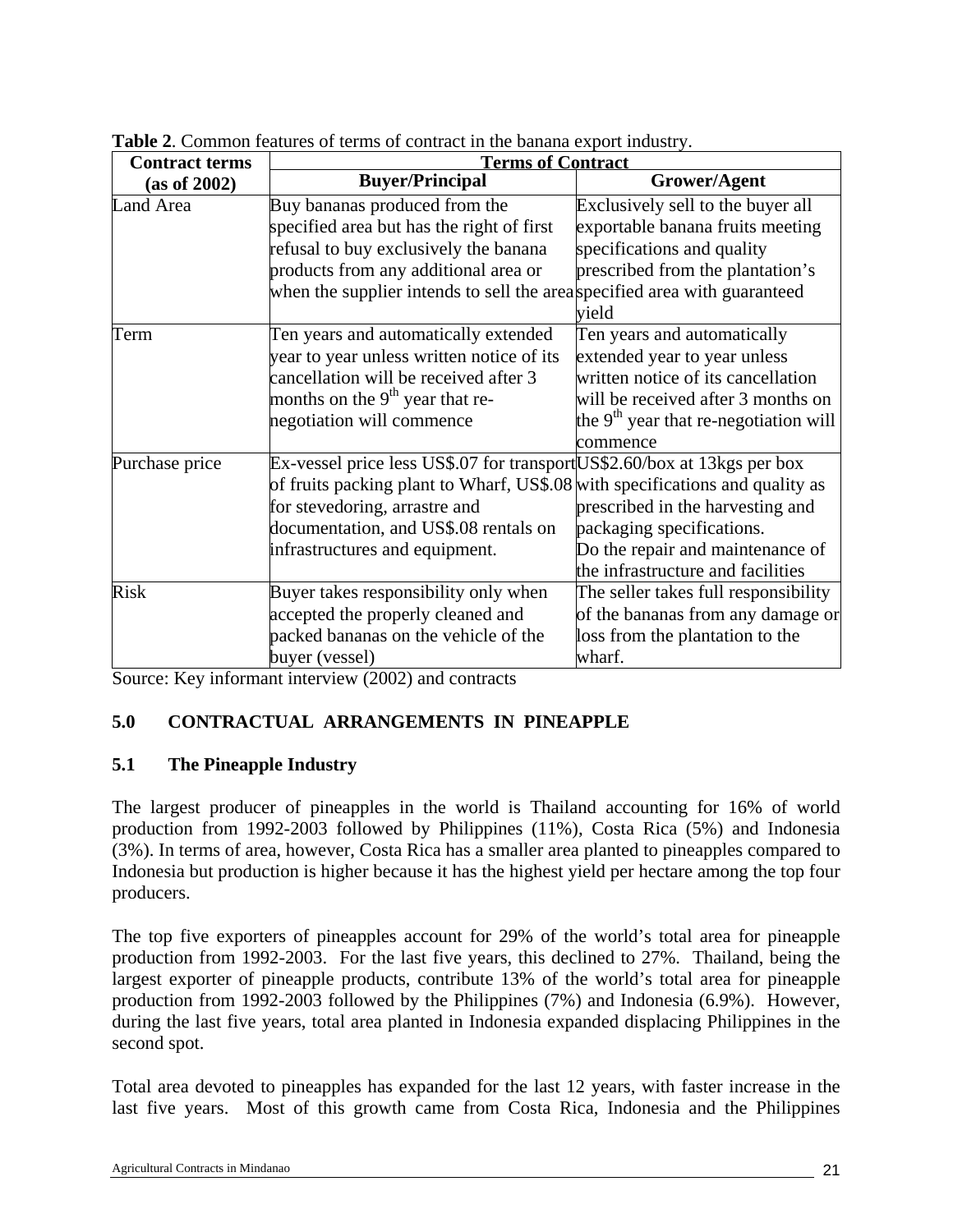expanding area in the last five years by 13%, 10% and 4 % respectively. Thailand, the largest producer, expanded only by 0.17% but declined on the average by 1% for the last 12 years.

| <b>Provisions</b>                | <b>Dole</b>                                                               | <b>Lapanday Foods</b>             | <b>Del Monte</b> | <b>Marsman-</b>                                          |
|----------------------------------|---------------------------------------------------------------------------|-----------------------------------|------------------|----------------------------------------------------------|
| (as of 2002)                     |                                                                           |                                   |                  | <b>Drysdale</b>                                          |
| Land                             | Specified the land                                                        |                                   |                  | Specified the land Specified the land Specified the land |
|                                  | for production, for                                                       | for production,                   | for production,  | for production,                                          |
|                                  | exclusive purchase                                                        | for exclusive                     | for exclusive    | for exclusive                                            |
|                                  | of produced                                                               | purchase of                       | purchase of      | purchase of                                              |
|                                  | exportable banana                                                         | produced                          | produced         | produced                                                 |
|                                  |                                                                           |                                   |                  | exportable bananaexportable bananaexportable banana      |
| Price                            | US\$2.60/box                                                              | US\$ 1.80/box,                    | US\$ 2.00/box,   | No record                                                |
|                                  | $(13\text{kgs}/\text{box Class A})$<br>net, company will net, the company |                                   |                  |                                                          |
|                                  | with prescribed                                                           | shoulder                          | will handle      |                                                          |
|                                  | specifications and                                                        | everything from                   | stevedoring and  |                                                          |
|                                  | quality) less                                                             | packing shed                      | documentation    |                                                          |
|                                  | deductions on                                                             | operations,                       |                  |                                                          |
|                                  | hauling US\$.07,                                                          | hauling,                          |                  |                                                          |
|                                  | stevedoring                                                               | documentations                    |                  |                                                          |
| documentation US\$ and shipping. |                                                                           |                                   |                  |                                                          |
|                                  | .08, facility rentals                                                     |                                   |                  |                                                          |
|                                  | US\$.08 and US\$.15                                                       |                                   |                  |                                                          |
|                                  | for other charges                                                         |                                   |                  |                                                          |
|                                  | and                                                                       |                                   |                  |                                                          |
|                                  | documentations.                                                           |                                   |                  |                                                          |
|                                  | Net of US\$                                                               |                                   |                  |                                                          |
|                                  | $2.22$ /box FOB                                                           |                                   |                  |                                                          |
| <b>Contract Period</b>           | $2 - 10$ years                                                            | $2 - 10$ years                    | $2 - 10$ years   | No-record                                                |
| <b>Risk</b>                      | Hauling,                                                                  | Packing, Hauling, Stevedoring and |                  | No-record                                                |
|                                  | Stevedoring,                                                              | Stevedoring and                   | documentation    |                                                          |
|                                  | Documentation                                                             | Documentation                     | (only)           |                                                          |
|                                  | (only)                                                                    | (only)                            |                  |                                                          |

**Table 3**. Terms and conditions of contract in the banana export industry by major contractor.

Source: Key informant interview (2002) and contracts

However, in terms of growth in production, Costa Rica ranked first at 5% for the last 12 years and 4% for the last five years. Philippines ranked second followed by Indonesia. Thailand for the last 12 years posted a decline of 1.3% per year albeit managed to post a positive growth for the last five years by only 0.3%.

Of the major pineapple exporters in Asia, Philippines has the highest yield producing 315,027 hectograms per hectare compared to Thailand (233,370) and Indonesia (90,160). The latter is below the world average of 187,703 (FAOSTAT, 2004). South American exporters have higher yields than Asian exporters.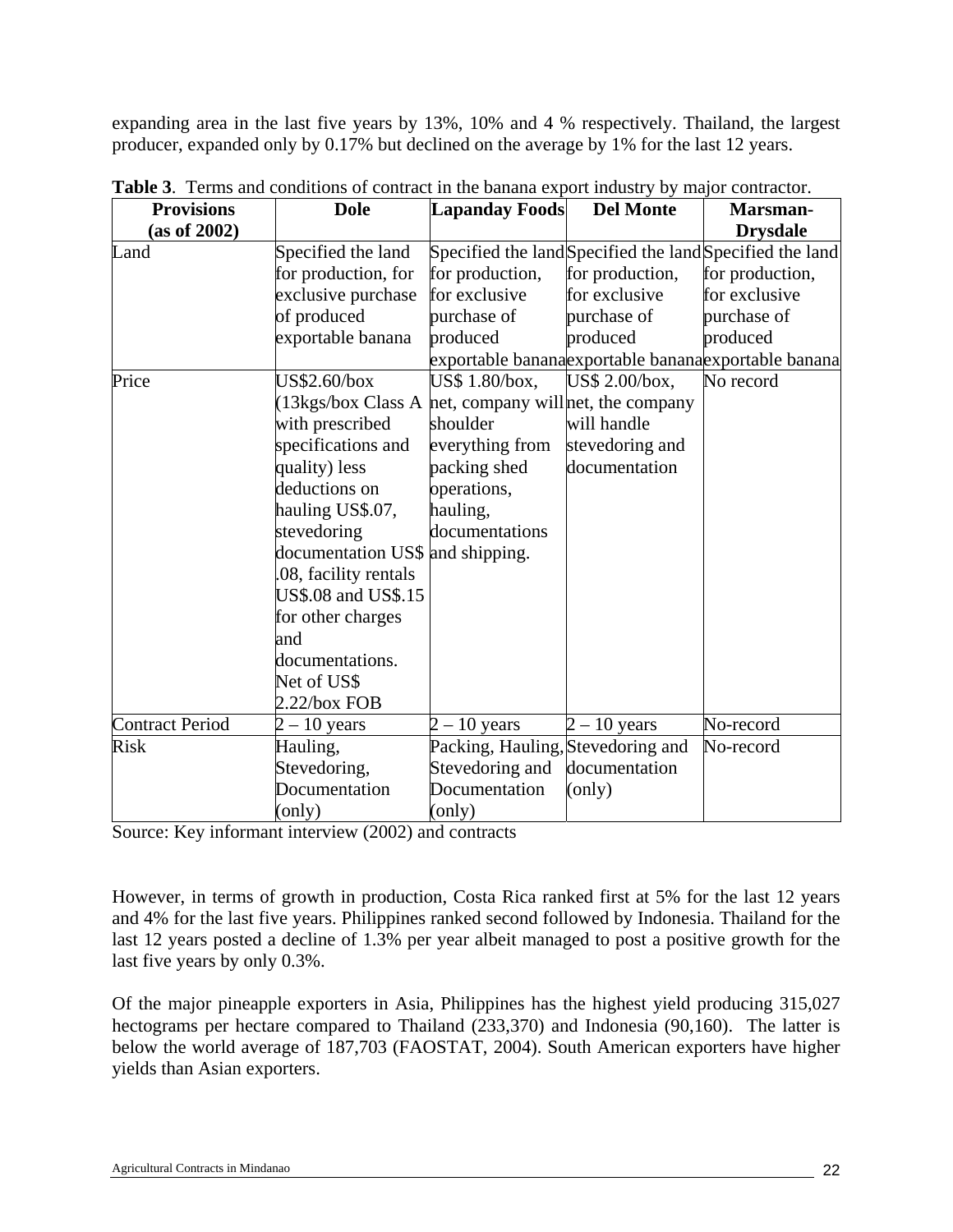The top three fresh pineapple exporters account for 62% of the total quantity of fresh pineapple exports in the world. Costa Rica is the top exporter with a share of 27% from 1992 to 2002 which further increased to 32% in the last five years. This is followed by Côte d'Ivoire (18%) and Philippines (16%).

Thailand continues to be the top exporter of canned pineapples and pineapple juice in the world with a share of 41% and 30% respectively from 1992-2002. On the other hand, Philippines has been the largest producer of pineapple concentrate accounting for 43% of the world exports from 1992- 2002.

In terms of fresh exports market, Japan absorbed 79% while Korea consumed about 15%. While in terms of processed exports market, 180,564 tons were exported to the US (68%), Japan (6%), Canada (4%), while Netherlands and Korea had 3% each.

It is interesting to note that until the mid-1960's, when the pineapple industry in the Philippines was already flourishing, the fruit was just a minor crop in Thailand. But today, around 85% of the pineapple area in Thailand is managed by small landowners, while multinational companies manage 85% of the pineapple farms in the Philippines.

There are approximately 70,000 hectares devoted to pineapple production in the Philippines. Output of large plantations in Mindanao is mainly exported, either fresh or processed while those in Luzon and Visayas are consumed locally. Major producing regions are Northern Mindanao (top producer), Southern Mindanao (second biggest), Southern Tagalog and Bicol region with an average yield of 33 tons per hectare. From 1975-2000, Northern Mindanao contributed 52% while Southern Mindanao had 38%.

Forty seven (47) percent of the total national production is processed and 53% is directly consumed or exported fresh. The fruit is eaten fresh, dried, canned in slices, chunks, and tidbits and processed into concentrates, jam, mamalade, juice, vinegar, wine, candy or nata de piña.

There are three major producers and processors of pineapple for export in the island. Their large production area requires contract arrangements with landowners or farmers to sustain the large fresh pineapple requirements. These are Del Monte, Dole and Tiboli Agricultural Development Corporation (TADI).

Macondray and Co. Inc (MCI), an affiliate of Lapanday Foods, is the majority shareholder in Del Monte Pacific Resources, Ltd. (DMPRL). DMPRL owns the Del Monte trademark in the Philippines and manages DMPI, which operates the world's largest contiguous pineapple plantation. It covers over 14,000 hectares located 1,600 feet above sea level in Bukidnon (Northern Mindanao). The area produces more than 600,000 metric tons of pineapple per annum. This plantation is located in Manolo Fortich, Libona, Impasug-ong and Sumilao. DMPI is considered to be the biggest pineapple plantation in the Far East, and one of the oldest in the Philippines which started in 1926. It now produces pineapple under leaseback agreement contract with the Del Monte Philippines Inc (DMPI) Employees Agrarian Reform Beneficiaries Cooperative (DEARBC).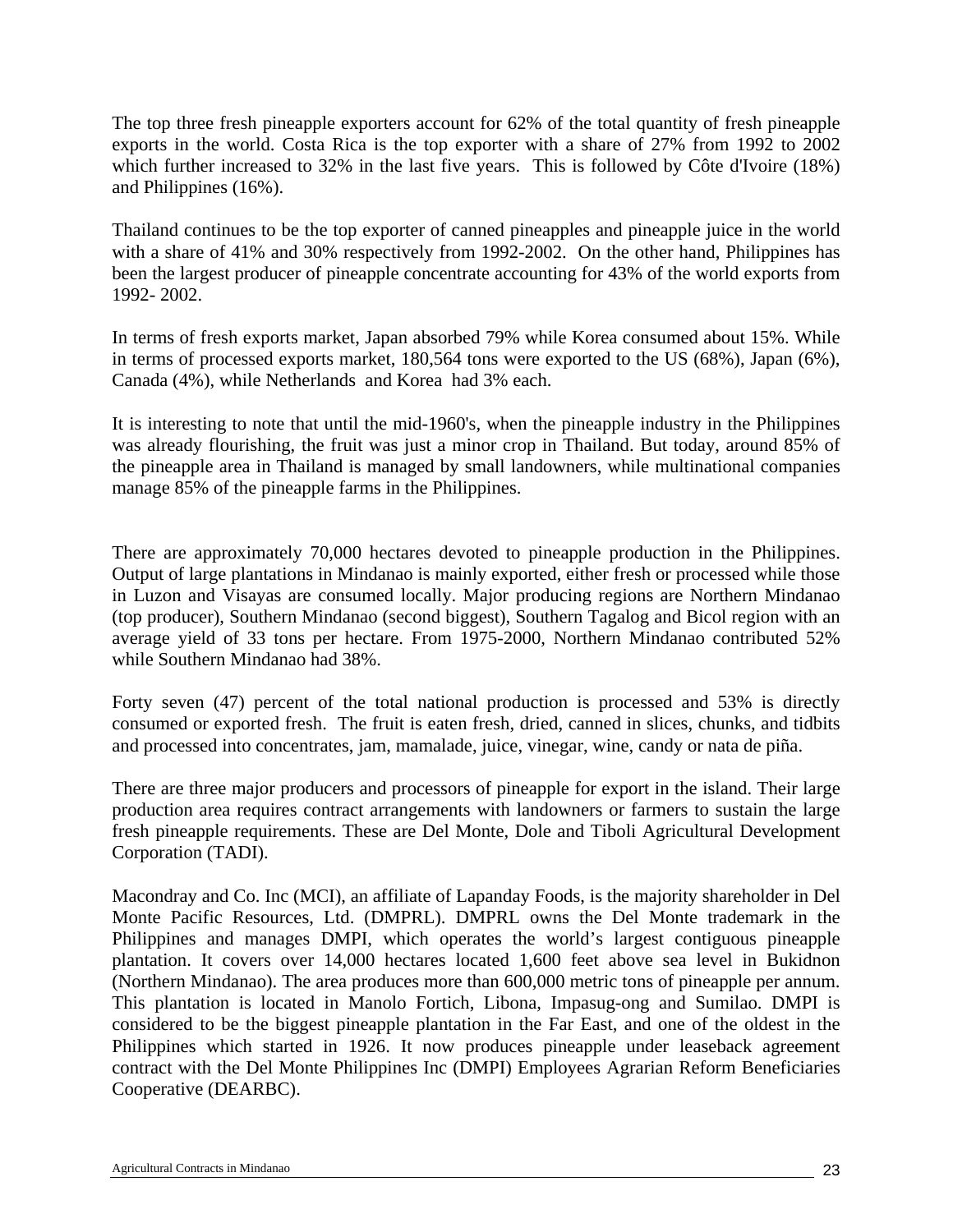Dole Food Company of Westlake, California owns Dole Philippines together with its other affiliates. Standard Fruit Phils (Stanfilco), one of its major affiliates produces and markets fresh bananas. Tropifresh produces asparagus, solo papaya, mangoes and cut-flower, and other allied support businesses in the Philippines. DoleFil operates around 9,000 hectares of pineapple plantation and a processing plant at the foot of Mt. Matutum covering the municipalities of Polomolok, Tupi and Tampakan. Majority of the pineapples are produced from the plantation under a lease contract with DoleFil Agrarian Reform Beneficiaries Cooperative.

T'Boli Agricultural Development Inc (TADI) is a Filipino owned company with a pineapple packing and processing plant in the municipality of T'boli, South Cotabato. It operates around 5,000 hectares pineapple farms covering the municipalities of T'Boli and Surallah. TADI mainly sources fresh pineapple from the contract growers under joint agreement with the Land Bank, farmers and the company.

### **5.2 Contracts**

Contractual arrangements in pineapple industry are mostly lease-back agreements between multinational-processors and farmers' cooperative-producers. Lease-back agreement was an offshoot of Section 8 of the Comprehensive Agrarian Reform Law which created a cooperative of agrarian reform beneficiaries from the transfer of the National Development Corporation lands (formerly leased to multinationals) to the plantation workers. Leaseback agreement was then the best option considering the large capital requirements, long gestation period of 3 years from planting to harvest and high technology requirements of pineapple production. The agreement was designed to have the least impact on both the plantation workers and the multinational company. There was no physical change in the plantation but a complicated transfer of land ownership occurred. Plantation workers continue with their job and the contractual arrangement enabled the multi-national company to have a long-term plan as commitment to a 25-year lease contract precipitated.

On lease-back agreements, the contract was slightly changed overtime due to the longer (25 years) term. Table 4 shows the common features of the leaseback arrangement employed by the multinational companies. Renegotiation was prompted on rental rates as Agrarian reform cooperatives complained of low rates compared to other crops in the area. On contract growing, negotiations usually focused on purchase price of pineapple.

Table 5 shows the common contract features of major pineapple exporters. The contract is negotiated per cycle. With Dole Philippines for example, the cycle is about three years which includes one plant crop and two ratoon crops. Dole requires at least 2 hectares at a guaranteed production of 35-40 tons per acre (depending on plant age and farm plan). Quality is set particularly on handling care, and schedule of delivery is based on farm plan schedule.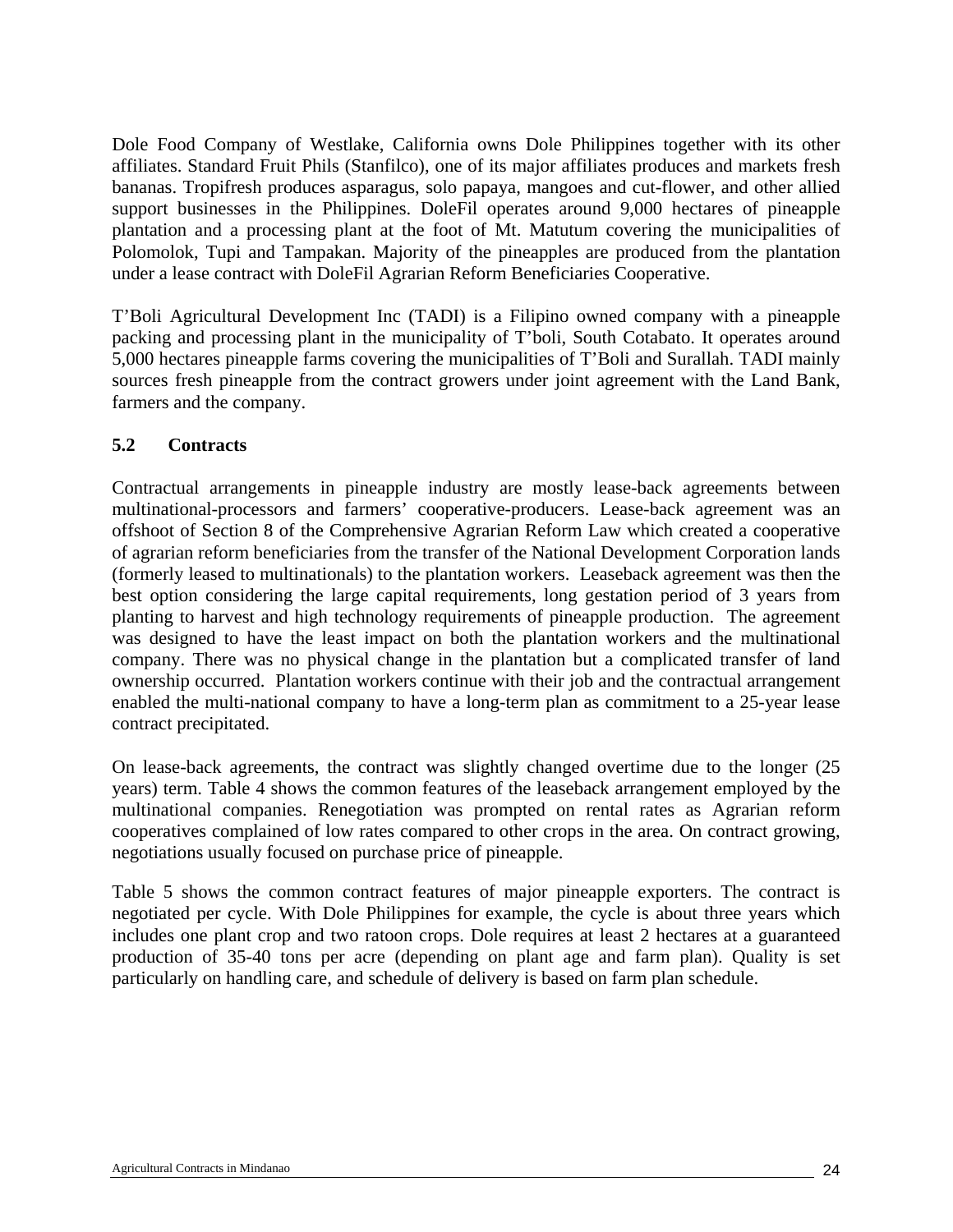| <b>Components</b> | <b>Buyer</b>                                                          | Grower                                                                      |
|-------------------|-----------------------------------------------------------------------|-----------------------------------------------------------------------------|
| (as of 2002)      |                                                                       |                                                                             |
| Land              | Directly operates the land for                                        | Lease the land transferred from NDC                                         |
|                   | purposes of growing and processing and was assured of full employment |                                                                             |
|                   | pineapple and other agricultural                                      | and their dependents                                                        |
|                   | crops                                                                 |                                                                             |
| Term              |                                                                       | 25 years and review on the 10th year $25$ years and review on the 10th year |
|                   | and every 5 years after                                               | and every 5 years after                                                     |
| Payment of rental | Rental rate of P8,000/hectare,                                        | Rental rate of P8,000/hectare,                                              |
|                   |                                                                       | production bonus of 500/hectare and production bonus of 500/hectare and     |
|                   | adjusted and increased annually at                                    | adjusted and increased annually at the                                      |
|                   | the rate of 7% starting from the date                                 | rate of 7% starting from the date of                                        |
|                   | of signing                                                            | signing                                                                     |
| Others            | 3 years advance rental to put-up a                                    | 3 years advance rental to put-up a                                          |
|                   | building, goodwill (onetime) bonus                                    | building, goodwill (onetime) bonus of                                       |
|                   | of P3,000 per member, employment P3,000 per member, employment        |                                                                             |
|                   | priority, assistance in business                                      | priority, assistance in business                                            |
|                   | opportunities, and the Company                                        | opportunities, and the Company pays                                         |
|                   | pays all estate taxes due to the                                      | all estate taxes due to the government                                      |
|                   | government                                                            |                                                                             |

**Table 4.** Common features of the leaseback arrangement in the pineapple export industry.

Source: Key informants interview (2002) and contracts

### **6.0 Key findings and issues**

### **6.1 Factors affecting terms of contracts**

The terms of the contract are basically affected by demand and supply conditions as well policies affecting the industry. Basically, however, the terms and conditions in the contract are designed to ensure that the grower meets quality specification, and account for various circumstances that are potentially contentious for both principal and agent. Hence, incentives and disincentives are laid out to minimize risk.

Export markets dictate the quality requirements that are reflected in the contract. The quality specifications for export in the contract are attached as appendix to the contract and were based on market requirements.

Exporters also have to meet standard practices such as ISO 9001, 9002 and 1400. Most export companies need accreditation on their management systems that are consistent with environment, and social responsibility to be accepted by importing countries. Included in the contract as basic provisions are the production, harvesting, processing, packaging, handling, and environmental standards in order to comply accreditation requirements.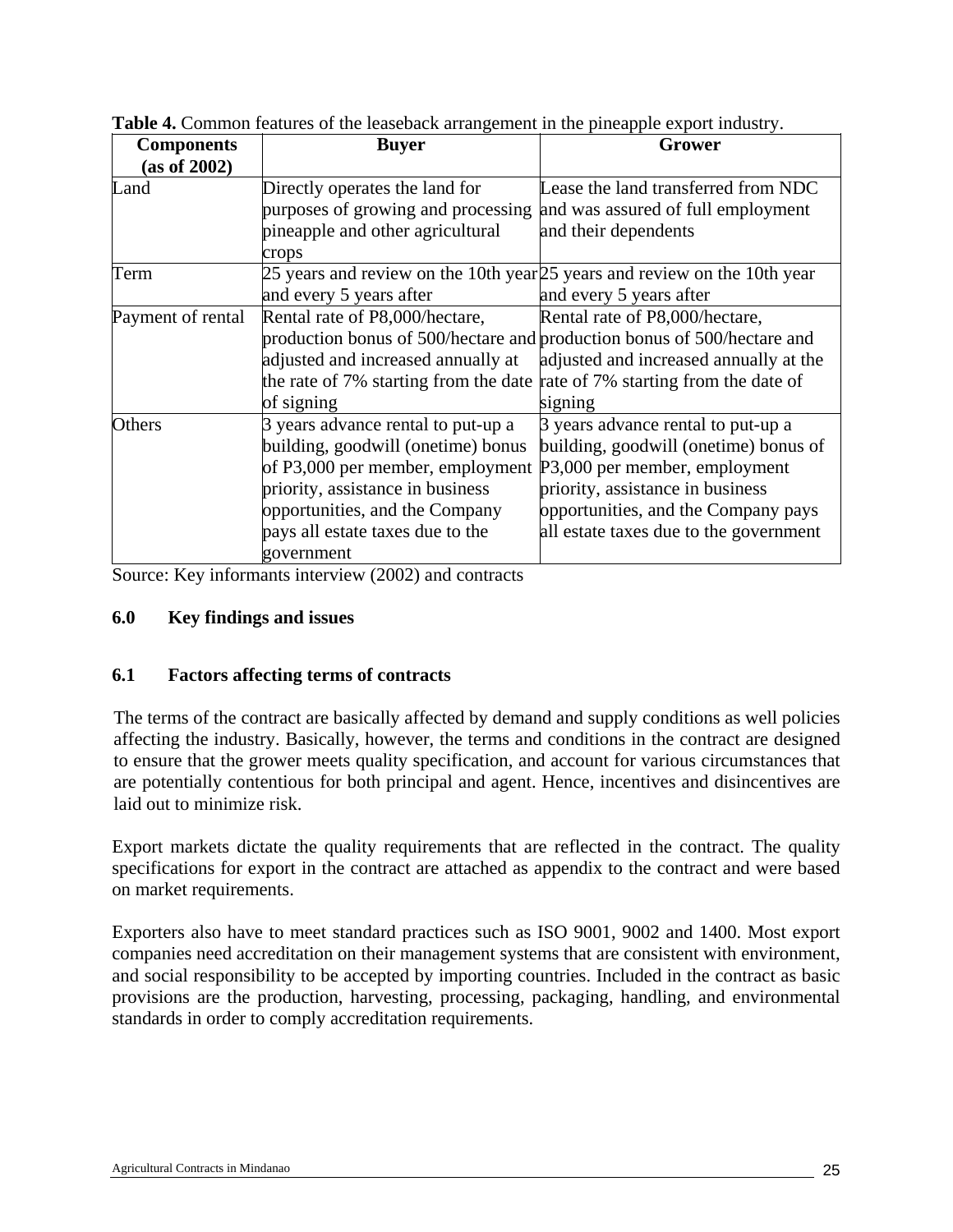| <b>Provisions</b> | <b>radic 3.</b> Contract reatures of major pricappic exporters<br>Del Monte Phils-                                                                                                | <b>Dole Phils Inc-</b>                                                                                                                                                                     | <b>Dole Phils Inc-</b>                                                                                                                                                                                                                                  | <b>TADI</b>                                                                                                                                                                                                                                                                                                |
|-------------------|-----------------------------------------------------------------------------------------------------------------------------------------------------------------------------------|--------------------------------------------------------------------------------------------------------------------------------------------------------------------------------------------|---------------------------------------------------------------------------------------------------------------------------------------------------------------------------------------------------------------------------------------------------------|------------------------------------------------------------------------------------------------------------------------------------------------------------------------------------------------------------------------------------------------------------------------------------------------------------|
| (as of 2002)      | <b>DEARBC</b>                                                                                                                                                                     | <b>DARBC</b>                                                                                                                                                                               | <b>Growers</b>                                                                                                                                                                                                                                          |                                                                                                                                                                                                                                                                                                            |
| Land              | Exclusive right to<br>develop, cultivate,<br>improve, plant,<br>administer and<br>manage agricultural<br>projects on the land<br>$(14,000$ hectares)                              | Exclusive right to<br>develop, cultivate,<br>improve, plant,<br>administer and<br>manage agricultural pineapple. A<br>$(8,937)$ hectares)                                                  | Expansion project A pure contract<br>in view of the<br>increasing<br>demand for fresh<br>that extends<br>technical<br>assistance, free<br>planting materials with technical<br>and growers<br>handles<br>production to<br>harvest<br>$(2,500$ hectares) | growing under<br>production agreement<br>with Land Bank,<br>small<br>projects on the land nucleus enterprise farmers/cooperatives<br>and the company. The<br>farmers fully in-<br>charge of production<br>assistance from TADI<br>and financial support<br>from LBP<br>$(5,000)$ hectares)                 |
| Term              | 25 years renewable                                                                                                                                                                | 25 years renewable                                                                                                                                                                         | Every cropping<br>(one plant crop<br>and two rattons)                                                                                                                                                                                                   | Every cropping (one<br>plant crop and two<br>rattons)                                                                                                                                                                                                                                                      |
| Payment           | Annual rentals<br>(P8,000 per hectare)<br>(adjusted at 7% per<br>annum), production<br>bonus of<br>P500/hectare and<br>profit share of 3% of profit share of 3%<br>the net income | <b>Annual rentals</b><br>(P8,000 per hectare) to all fruits<br>(adjusted at 7% per produced in the<br>annum), production farm (big or<br>bonus of<br>P500/hectare and<br>of the net income | small) and pays<br>premium at<br>P2/kilo on fresh<br>fruit quality                                                                                                                                                                                      | Pays P1.5 per kilo Pays P1.5 per kilo to<br>all fruits produced in<br>the farm (big or<br>small) and pays<br>premium at P2/kilo on<br>fresh fruit quality<br>fruits                                                                                                                                        |
| Others            | Pays taxes, priority<br>employment of<br>ARBs and their<br>dependents                                                                                                             | Pays taxes, priority<br>employment of<br><b>ARBs</b> and their<br>dependents                                                                                                               | exclusive<br>production for the for the company;<br>company;<br>technical<br>assistance, and<br>credit on<br>fertilizers and<br>chemicals; must<br>be a member of a<br>cooperative to<br>facilitate Land<br><b>Bank financing</b>                       | Grower pay taxes; Grower pay taxes;<br>exclusive production<br>provided with free<br>provided with free planting materials,<br>planting materials, technical assistance,<br>and credit on<br>fertilizers and<br>chemicals; must be a<br>member of a<br>cooperative to<br>facilitate Land Bank<br>financing |

**Table 5.** Contract features of major pineapple exporters

Source: Key informant interview and contracts (2002)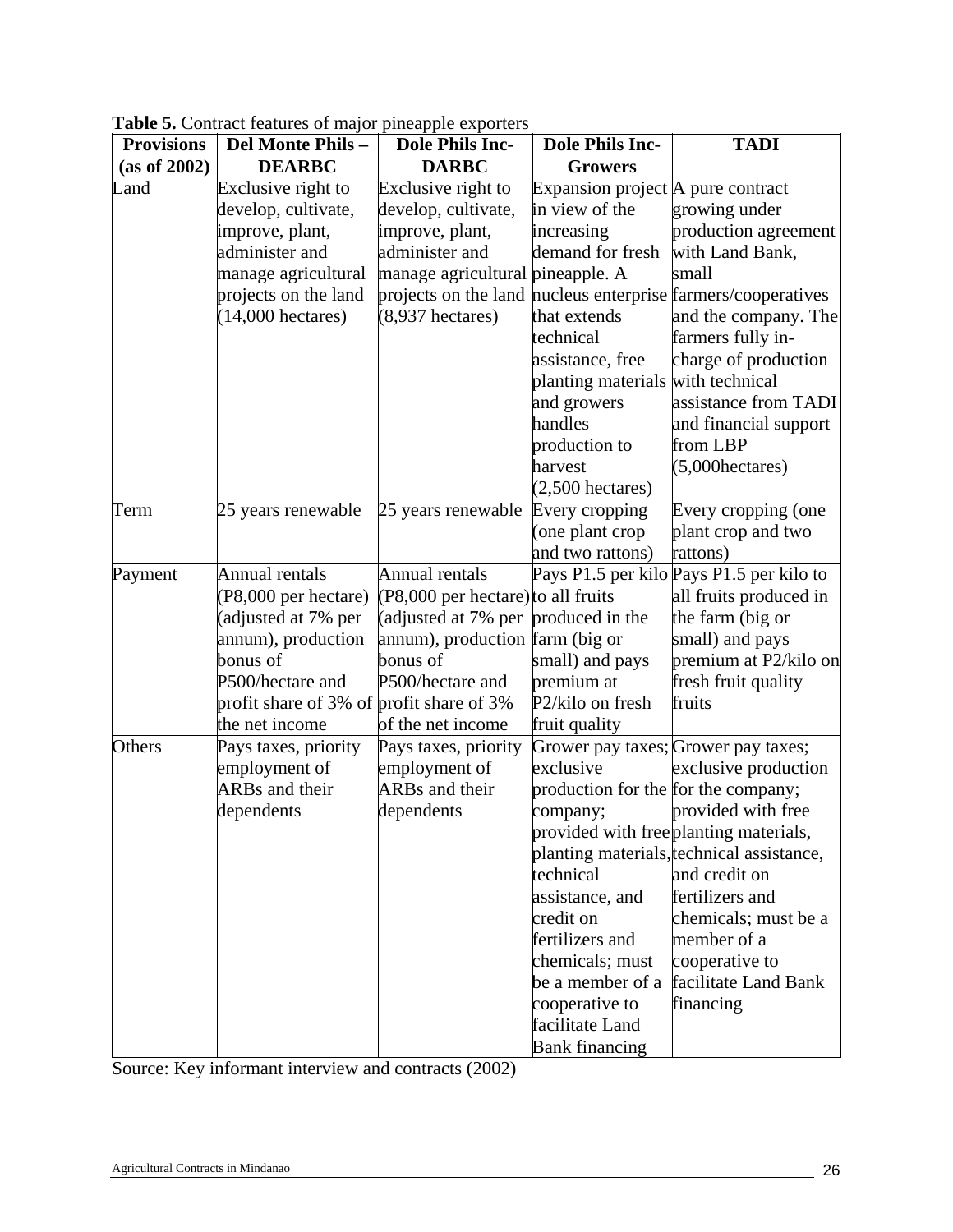The volatility of price in the world market also affects conditions in the contract. In the case of cavendish bananas, the contract provides provision for review every two years to account for changes in the price of inputs. However, changes in demand as a basis for changing the output price specified in the contract is not explicitly stated in the contract. Based on the interview conducted, the output price is based on forecast.

To ensure the quality of output, standard production practices are required. Incentives and disincentives in meeting the quality requirements are specified in the contract. The growers are given the options to purchase own inputs or source them from the buyer as long as production standards are met.

The pooling of production and marketing services enhances efficiency as economies of scale is attained. Areas are consolidated to facilitate efficient delivery of inputs as well as in transporting and processing output. However, while the growers may have the option to source production inputs and marketing services other than the buyer, options are narrow considering the investment cost involved and limited access to credit. In fact, based on the key informant interview, the farmers do not have option to source inputs other than the buyer.

Investment cost on infrastructure and equipment needed in the plantation is one factor that determines the number of years covered in the contract. The lease arrangement in the banana industry for example, normally covers ten years which was is based on the minimum life of infrastructure investment. The term is longer in the pineapple industry reaching up to 25 years because recovery of investment is longer. Thus, the uncertainty of the direction of government policy during the initial years of CARL implementation had a negative impact on investments as the risks increased.

All provisions with regards to plant locations, logistics choice, timing, etc are grounded on the principle of attaining efficiency, effectiveness and practicality of actions. The contract ensures efficiency in producing and marketing the product through the following terms in the contract:

- •Specifications and Quality Standards. The standards serve as guide to minimize supervision and make selection, packing and handling operations more efficient.
- •Preventive Maintenance Guidelines (PMG). As part of the ISO 9001 and 9002 management system guidelines, standards are set on irrigation system (pump station, moisture application, and pvc pipe distribution), overhead cable propping (OHCP), drainage, roads and bridges, electrical system, shop maintenance, packing plant building, equipments and facilities, harvesting carts and related equipments, and other facilities. Preventive maintenance is regularly done by the buyer and implemented by the seller to assure efficiency of production.
- •Farm Operations Guidelines and Agri-Services Guidelines. These provide standards on plant variety selection, mini-plants production, land preparation, planting, fertilizer application, pesticides spray, disease control, harvesting, trimming and survey.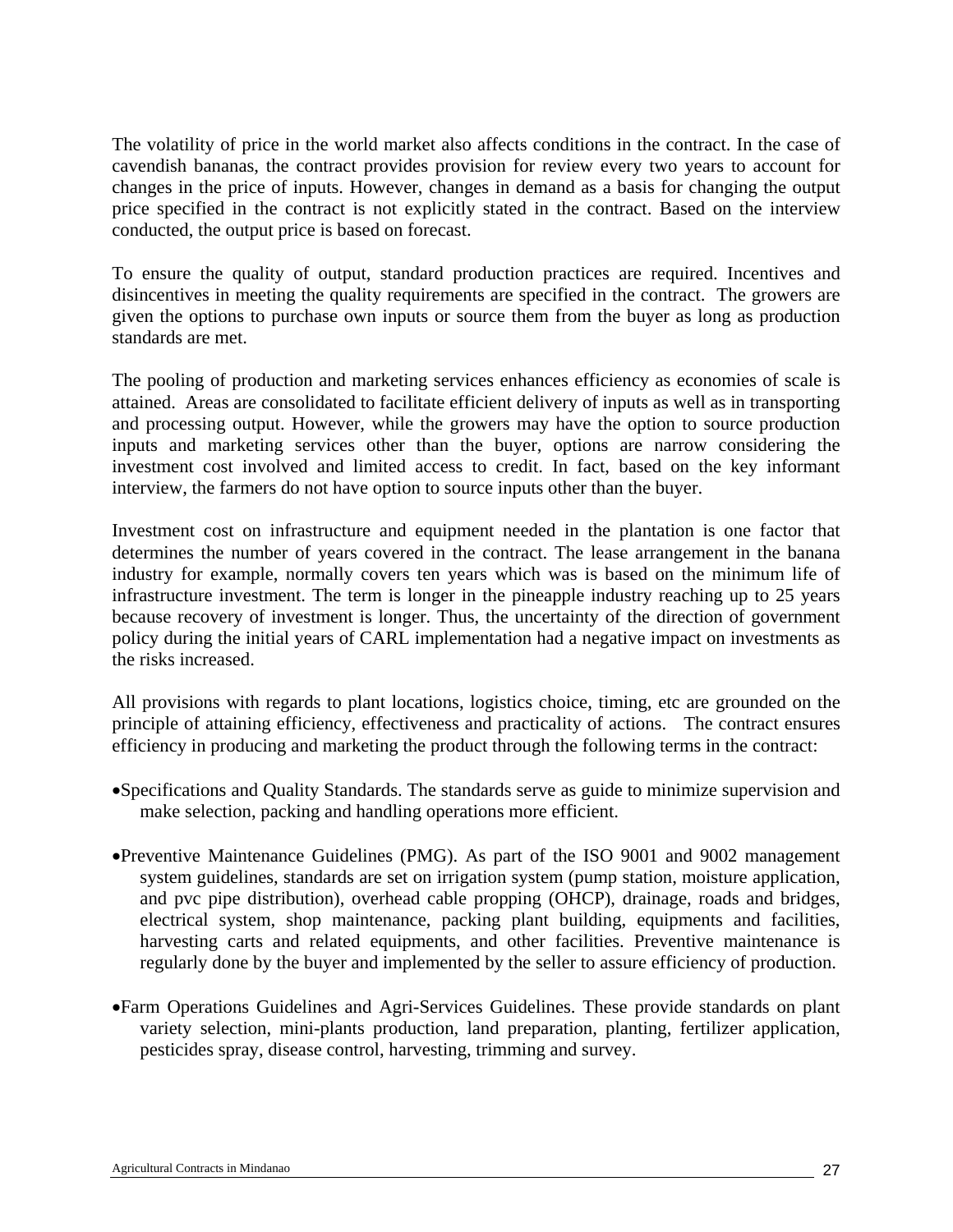The lease rental varies across firms as investment costs and marketing costs vary across areas. The distance, agronomic and topographical conditions of the area are considered as these affect production and marketing costs.

#### **6.2 Benefits and impact on efficiency**

Contract growing has produced a number of benefits for small and medium size farmers, and agricultural cooperatives which are mostly composed of agrarian reform beneficiaries. These include technology transfer, credit assistance, access to markets and lower price risks.

In the banana, industry for example, the transfer of technology has provided opportunities for some cooperatives and domestic firms to graduate from contract growing to marketing their own products using their own brands. In fact, a number of these cooperatives have formed into a federation called FEDCO a Federation of Agrarian Reform Cooperatives. This federation has established Mindanao Organic Ventures Enterprises in 2002 (MOVE), a joint venture with Alter-Trade based in Japan who has a link with Maronaka chain of stores. MOVE directly exports low chemical bananas to Japan. Moreover, small farmers who lease their lands have the option to contract grow after five years. Large domestic firms have adopted technologies not only in production but also in processing and marketing of fruits. Lapanday Foods Corporation has chartered vessels and has established its own brands and strategic alliance with a multinational retailer (Carrefour). Currently, there are independent growers who are exploring the possibility of directly exporting their produce. These cases show that the transfer of technology can lead to market access traditionally controlled by large multinational companies like Dole and Del Monte.

The uniform and strict implementation of production system by contractors ensured high quality standard outputs that meet the requirements of the market. For example, description of banana specifications and quality standards serves as guidelines to efficient selection, packing and handling of harvested bananas. Preventive maintenance guidelines (PMG), on the other hand, as part of the ISO 9001 and 9002 management system guidelines, specify standards on irrigation system (pump station, moisture application, and pvc pipe distribution), overhead cable propping (OHCP), drainage, roads and bridges, electrical system, shop maintenance, packing plant building, equipments and facilities, harvesting carts and related equipments, and other facilities. The preventive maintenance is regularly check by the buyer and implemented by the seller to assure efficiency of production. There are also farm operations guidelines and agri-services guidelines set to assure standards on plant variety selection, mini-plants production, land preparation, planting, fertilizer application, pesticides spray, disease control, harvesting, trimming and survey.

The uniform quality standard specified in the contract allows consolidation of outputs and in turn lower transportation and transaction costs. These industries, particularly banana and pineapple are globally competitive largely because of the plantation type system under contractual arrangements where benefits of economies of scale can be achieved.

In contrast with other commodities produced in Mindanao such as corn and vegetables, the lack of uniform quality standards deters opportunity for farmers to consolidate and lower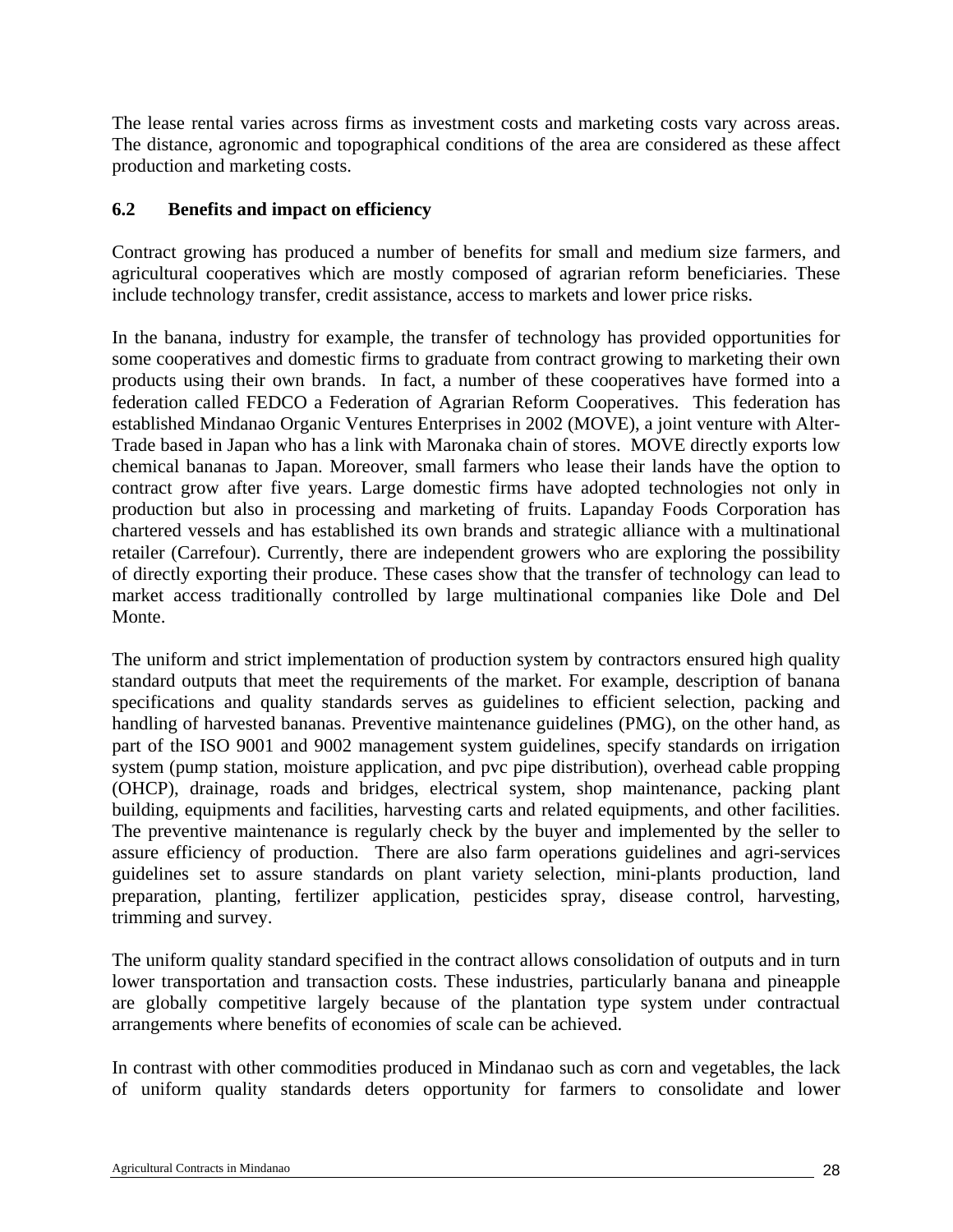transportation cost. Farmers complain of high shipping cost from Mindanao to Manila but one of the culprits is the lack of uniform quality standard which makes it difficult to consolidate and avail of volume discounts in shipping or transporting their produce.

The uniform production requirements in the contract also allow consolidation of inputs and efficient production planning of inputs and in turn exploit economies of scale not only in producing these inputs but also in transporting them and therefore lower costs. Thus, support or downstream industries such as plastic and corrugated box production for bananas, and cannery operations for pineapples have large scale operations that are efficiently linked to the production or upstream industries.

The key to ensure production of quality outputs specified in the contract is the provision of incentives. The incentives for growers to produce high quality outputs are clearly specified in the contract. These in turn provide incentives for growers to adopt technology requirements in order to meet the quality standard required by the market aside from avoiding costs and penalties involved in not adopting production requirements. Hence, transaction or monitoring costs are minimized.

Moreover, contract growing has provided a way for contractors particularly multinational companies in banana and pineapple industries to overcome land constraints particularly with the implementation of the Comprehensive Agrarian Reform Law (Republic Act 6657) or CARL enacted in 1987 that stipulates the provision of a production and profit sharing scheme (PPS) for farm workers. However, under this law, the distribution of commercial farms was deferred for 10 years from 1987 to 1997 although the first "model" contract was developed in 1995 between Dole-Stanfilco and the agrarian reform beneficiaries (former employees/farmworkers of Dole-Stanfilco).

Production of quality bananas for exports has become more consistent compared to open market transactions.

Financial support for start-up operations is provided by the contractor. For example, a memorandum of agreement supplemental to the contract provides for materials and cash advance for rehabilitation cost (all cost of farm materials and cash advance for salaries of farm workers, cost of rehabilitation of packing sheds and other facilities were extended interest free to the seller on its initial year), signing bonus at the amount of 1-1.65 million (depending on the size of the farm to be given equally among members), and profit sharing plan at 3% on gross sales to be given aside from the rental of the land (in case of lease-back agreement).

Most multinational companies' support to the cooperatives extends beyond material-input, technical assistance or logistics support provisions. Cooperative enterprise development such as assisting investments on consumers' credit, lending, training, and other livelihood programs were extended to the cooperative (such in the case of HEARBCO I, 2 and 3 by the Lapanday Foods Inc). Maintenance of roads, river banks, watershed and waste disposal were jointly performed by the cooperative and the buyer-multinational as incorporated in the terms of infrastructure, facilities and equipment maintenance.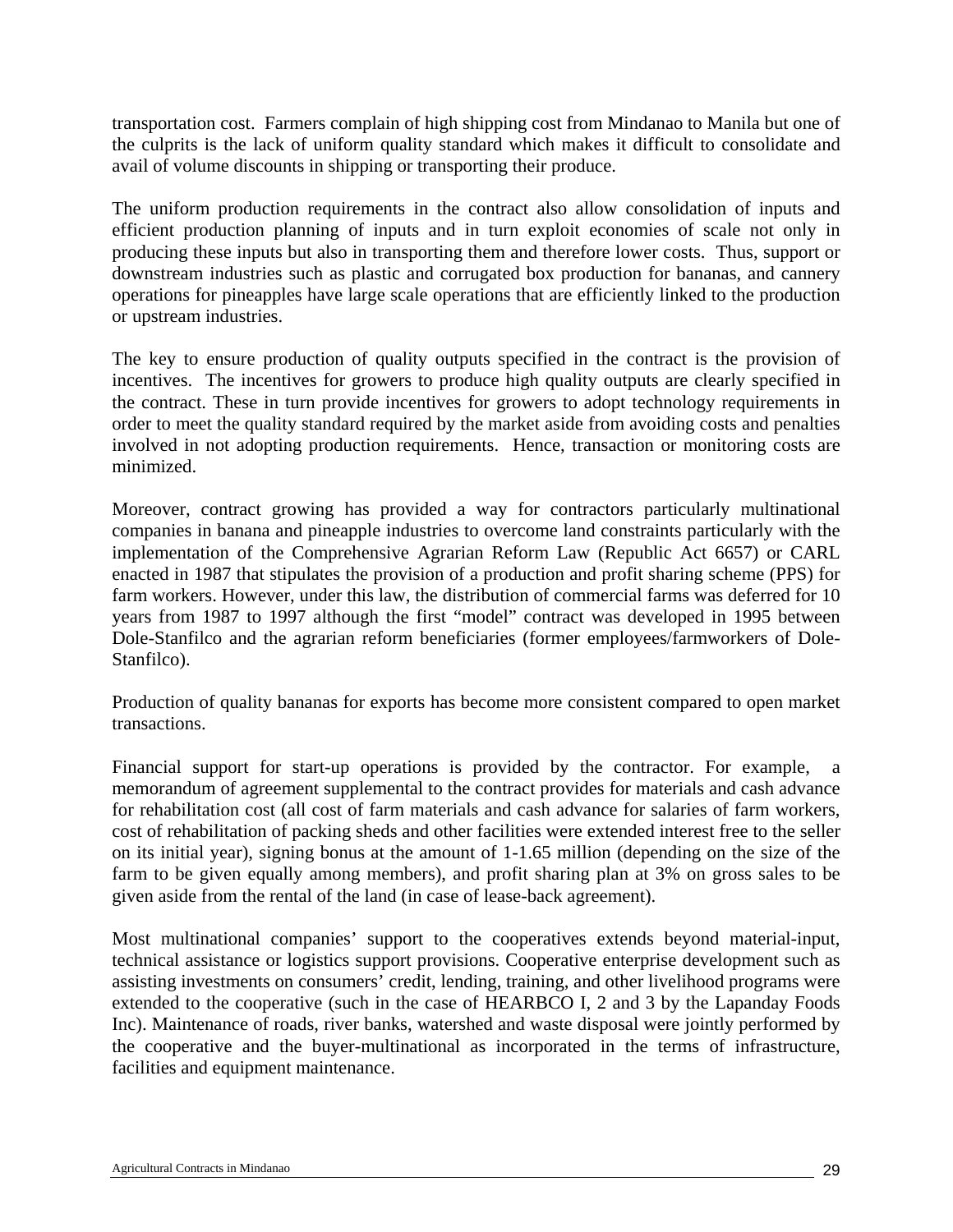While risk is shared between parties, there is a guaranteed price and minimum volume purchased by the buyer. For example, in the banana industry, when demand in export market fluctuates, a guaranteed yield of 2,000 boxes per hectare class A bananas. The seller is given the option to look for buyers for the excess volume. Similarly, when price fluctuates in the world market, buying price from cooperatives is pegged at US\$2.60 (gross) or 1.8 (net) per box.

In summary, contract growing ensures production of high quality standard products that meet the requirements of the market as well as lower production costs as it allows consolidation and hence exploit economies of scale. Operational efficiency is achieved and hence competitiveness of the industries is enhanced.

### **6.3 Some Issues**

There were a number of problems that surfaced after the implementation of CARL and the contractual arrangements that evolved.

The cooperatives were not ready. Before CARL implementation, farmers were direct wage earners of multinational company such as Dole, Del Monte, Lapanday, etc where they earned P146 a day with medical and pension benefits as well as other fringe benefits such as paid vacation and sick leaves. Now under the cooperative formed to accommodate transfer of the ownership of the land, daily income dropped to less than P100/day, lost their medical, pension and other benefits, and they could hardly send their children to school (Bacon, 1999). The cooperatives were forced to accept a low price from multinational-buyers resulting from the contractual arrangements with limited fund to increase the salary of member-ARBs. Cooperatives incurred debts from multinational companies (as per record Diamond Farms lost 30 Million and Checkered Farms 11 Million upon operations – they were former subsidiary plantations of Stanfilco, a division of Dole Phils). Farm households were forced to send all members in the family to work including children as young as 7 years old to work in the plantation in order to augment family income. The agrarian reform did not improve their economic condition but instead reduced opportunities by being dependent on the buyers and led to social degradation with no opportunity to grow (Bacon, 1999).

The cooperatives had limited options. A provision of the agrarian reform law allows landowners to make voluntary offer to sell (VOS) only part of their assets when faced with a petition for land distribution (a case experienced by multinationals operating large banana plantations). Under this provision, the company retains ownership of the plantation roads, the packing sheds and the complicated network of cables needed to support the bananas and transport the bananas. These assets are basic leaving cooperatives with no options but to accept the terms in the contract such as low buying price. DAR has no power to force these companies to sell those assets.

The cooperatives have limited control on production. In 1996, the Department of Agrarian Reform redistributed the land to give Filipino plantation workers the right to become landowners through purchases financed by Land Bank of the Philippines. These cooperatives pay yearly amortization. Multinationals immediately welcomed this scheme and insisted on arrangements in which they subsidized part of the production cost (fertilizers, chemicals, etc) and paid net proceeds to the cooperatives. Cooperative members accepted the terms in order to receive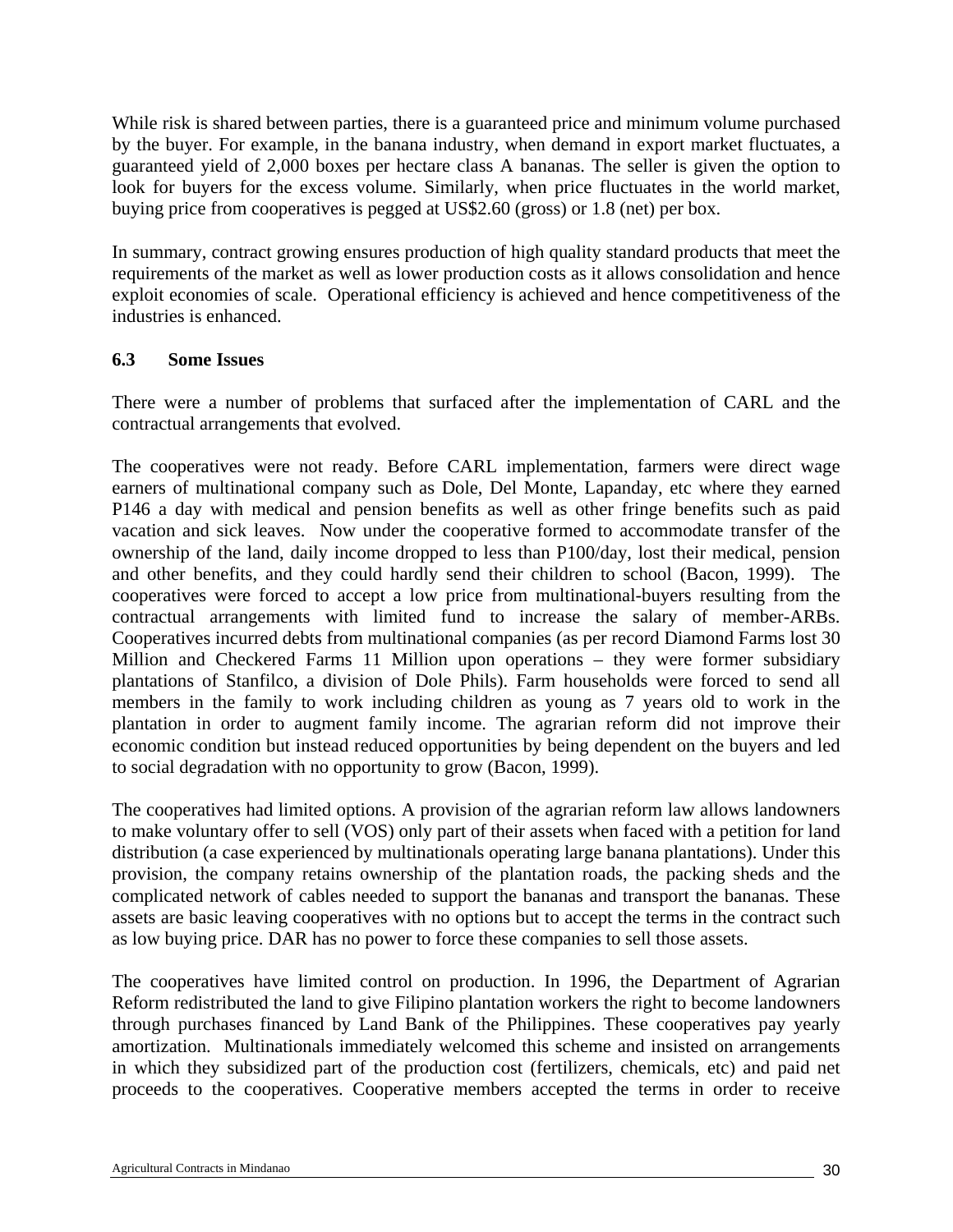severance pay legally mandated when their status on employment ended. This move was done in order to assure quality and other standards set by export markets as well as for the multinationals to control the production.

Policy on incentives is also unclear. Under RA 6657 or CARL, entities operating lands under contractual arrangements are mandated to execute a profit-share plan if their sales exceed five million per year. Sharing plan is 3% of the gross sales from the production of the land. However, multinational companies computed the gross sales based on prevailing local market farm-gate price at P24/box instead of the actual export price (US\$2.80/box). They contend that gross sales refers to the annual revenue of bananas in their raw or original form, not those that come out of the packinghouse. This triggered further disagreements between cooperatives and buyers.

The provisions in the memorandum of agreement supplemental to the contract are beneficial particularly to start up the operations if implement. They provide for materials and cash advance for rehabilitation cost that cover cost of farm materials and cash advance for salaries of farm workers, cost of rehabilitation of packing sheds and other facilities were extended at interest free to the seller on its initial year, signing bonus in the amount of 1-1.65 million (depending on the size of the farm awarded to be shared equally among members), and profit sharing plan at 3% on gross sales to be given above the rental of the land (in the case of lease-back agreement).

There are also issues on COV or cut-off volume. When demand in export market fluctuates, multi-national buyers continue to buy only within the guaranteed yield sometimes at 2,000 boxes per hectare class A. In excess of this maximum volume, the seller is given the option to look for other buyers.

There are allegations that the terms of the contract in the industries covered are inequitable.

One of the contentious terms in the contract is the price of the output. In the banana industry for example, the contract between Dole-Stanfilco and the agrarian reform beneficiaries (former employees/farmworkers of Dole-Stanfilco) who were supposed to own the land developed three years before expiration of the 10-year CARL deferment period for commercial farms was supposed to serve as a model for other commercial farms to emulate. However, this led to several problems as beneficiaries did not receive separation pay upon implementation of the contract and received a very low buying price at P22.50 per box which contains 13 kilograms of bananas. During that time, the buying price in Japan was \$2.18/kg and the exchange rate was US\$1 to P27.7. In November 1997, three farmer groups went on farm strike demanding for a higher price and requested the Department of Agrarian reform to allow them to sell bananas to other buyers because they learned that Dole-Stanfilco offered other sellers at US\$2.80 per box and they were only receiving P22.50/box. Also, a banana trading company offered these groups to buy their bananas at US\$2.80 per box Finally, Dole-Stanfilco offered them a buying price of US\$2.10 per box to be picked up at farm or US\$2.60 per box if delivered by farmers at the wharf (AFRIM 2002).

Another issue is the determination of land rent of farms under lease arrangements with multinational companies or large domestic growers. For example, some banana farmers or lessors in Mabini, Campostela Valley in Region XI under lease arrangements with Lapanday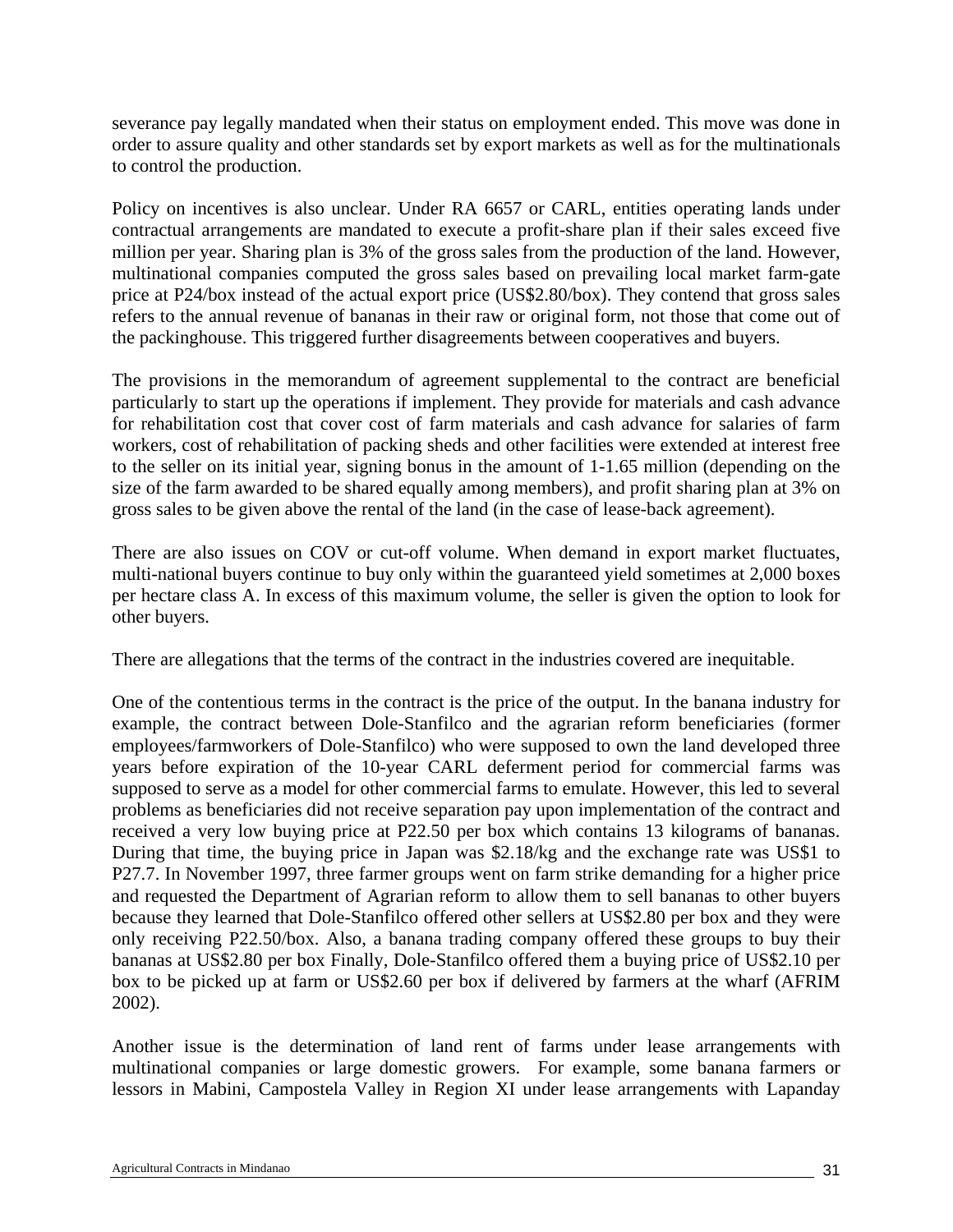Corporation are now on strike demanding an increase in lease rental from P6,250 per year per hectare to P45,000 per year per hectare. The issue has not been settled but Lapanday Corporation has agreed to settle at P26,000 per year per hectare.<sup>1</sup>

In the pineapple industry for example, there are allegations as in the case of Tiboli Agro industrial development incorporated (TADI), the terms of contract growing are inequitable. For example, crop damages caused by natural calamities are the sole responsibility of the farmers. The company also retains the right to terminate the contract when it finds the business not commercially viable (AFRIM 2000).

While credit is provided by the contractor, access to alternative credit sources is limited. For one, CARP lands are not accepted as collaterals by banks.

### **7.0 Concluding Comments**

Contract growing provides opportunities to transfer technology, access to credit and markets, overcome land constraints, allow consolidation of outputs and inputs thereby exploiting economies and scale and help to efficiently coordinate the vertical chain through the uniform production system and quality standards stipulated in the contract. It minimizes risks by providing standard technology and management systems, specifying quality requirements, prices as well as the sharing of production costs, and specifying the incentives and disincentives to meet terms of the contract. Moreover, the uniform production system and quality standards under contract arrangements facilitate efficient coordination of activities in the vertical chain allowing consolidation of outputs and inputs thereby minimizing production and marketing costs as well as transaction costs. Contract schemes therefore enhance competitiveness of these industries and help accelerate development of Mindanao agriculture. Exports of banana and pineapple products reach over \$500 million dollars per year and generate direct employment of at least 20,000 individuals.

However, while contract growing promotes efficiency, there are also issues in inequality. There are only a few buyers of bananas for the export markets and these buyers may have the tendency to set prices higher than competitive prices in the input or output markets. Agents do not have perfect information about the market and therefore may sign the contracts trusting that the principal will not extract monopoly rents. Issues that emerged indicate the exercise of market power. These include low lease rental, limited access to alternative sources of credit aside from the contractor, asset specificity that obliges the growers to deal with former owners of the land, limited market access and information asymmetry particularly on output prices and quality of inputs provided by contractors.

Clearly, it is important to examine how issues on alleged inequitable contracting arrangements can be addressed to minimize polevaulting or strikes that affect productivity and competitiveness of agricultural industries in general. Agrarian reform has caused uncertainties which have constrained investments in agriculture and reduced market valuation of land. Regardless of the mode of resolving the issues, a price setting mechanism that will lead to more acceptable terms of contractual arrangements must be encouraged. It is important that the terms are acceptable not

l <sup>1</sup> Mampising CARP Beneficiary Cooperative Manifesto (2004).